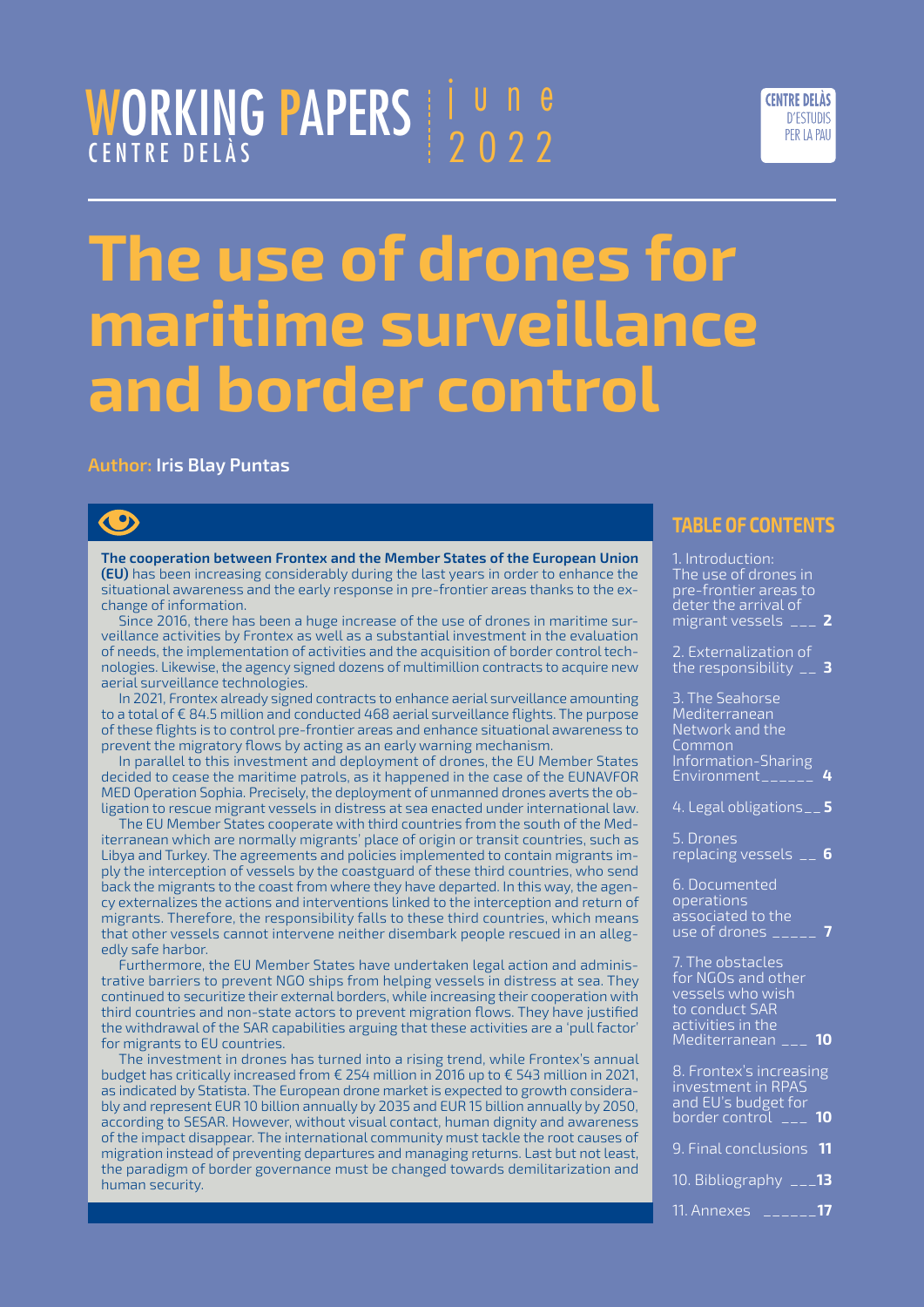#### <span id="page-1-0"></span>**1. INTRODUCTION: THE USE OF DRONES IN PRE-FRONTIER AREAS TO DETER THE ARRIVAL OF MIGRANT VESSELS**

The cooperation between Frontex and the Member States of the European Union (EU) has been increasing considerably during the last years. The aim of this partnership is to enhance the situational awareness and the early response in pre-frontier areas thanks to the exchange of information. The annual reports of the agency demonstrate the substantial investment in the evaluation of needs, the implementation of activities and the acquisition and assessment of border control technologies since 2016. This monetary allocation came along with the calls for tenders and contracts signed by Frontex to acquire new aerial surveillance technologies. Specifically, Medium Altitude Long Endurance Remotely Piloted Aircraft System (MALE RPAS) for maritime purposes. Subsequently, Frontex announced the beginning of drones' test flights over the Mediterranean in 2018. In the same way, the agency purchased Heron drones manufactured by Israel Aerospace Industries (IAI) in order to control the EU's external borders. This led to dozens of multimillion contracts signed by Frontex for the purpose of developing and fostering aerial maritime surveillance as well as monitoring migrant vessels.

In parallel to this investment and deployment of drones, the EU Member States decided to cease the maritime patrols of the EUNAVFOR MED Operation Sophia in early 2019, according to a report published by the European Parliament (Radjenovic, 2021: 5). As a matter of fact, the Operation Sophia has replaced maritime patrols with the use of long-range drones. The agency commenced to use Italian Air Force Predator drones for this mission in 2018 (Lösing, 2018). Precisely, the deployment of unmanned drones averts the obligation to rescue migrant vessels in distress at sea enacted under international law.

Furthermore, the EU Member States have undertaken legal action and administrative barriers to prevent NGO ships from helping vessels in distress at sea. They continued to securitize their external borders, while increasing their cooperation with third countries and non-state actors to prevent migration flows. Likewise, the European Parliament rejected a motion for resolution to step up Search and Rescue (SAR) operations by Member States and Frontex in the Mediterranean Sea, in October 2019. During the last six years, the Member States have been criminalizing NGOs who have tried to operate in the Mediterranean, apart from justifying the withdrawal of the SAR capabilities arguing that these activities are a 'pull factor' for migrants to EU countries (Radjenovic, 2021: 6).

The time frame of this investigation embraces the period between 2016 and 2021, as it marks the huge increase of the use of drones in maritime surveillance activities by Frontex; though it also includes some information from the previous and subsequent years. The research assesses how drones are used in pre-frontier areas to prevent migratory flows as well as how states' cooperation with third countries avoids the obligation to intervene or carry out rescue activities. It analyses the increasing cooperation between the EU Member States and other key players through the exchange of information, and it goes further by identifying the externalization of border control and the outsourced responsibility, which implies systematic violations of the international law and the in-



Dozens of multimillion contracts were signed by Frontex for the purpose of developing and fostering aerial maritime surveillance as well as monitoring migrant vessels

The deployment of unmanned drones averts the obligation to rescue migrant vessels in distress at sea enacted under international law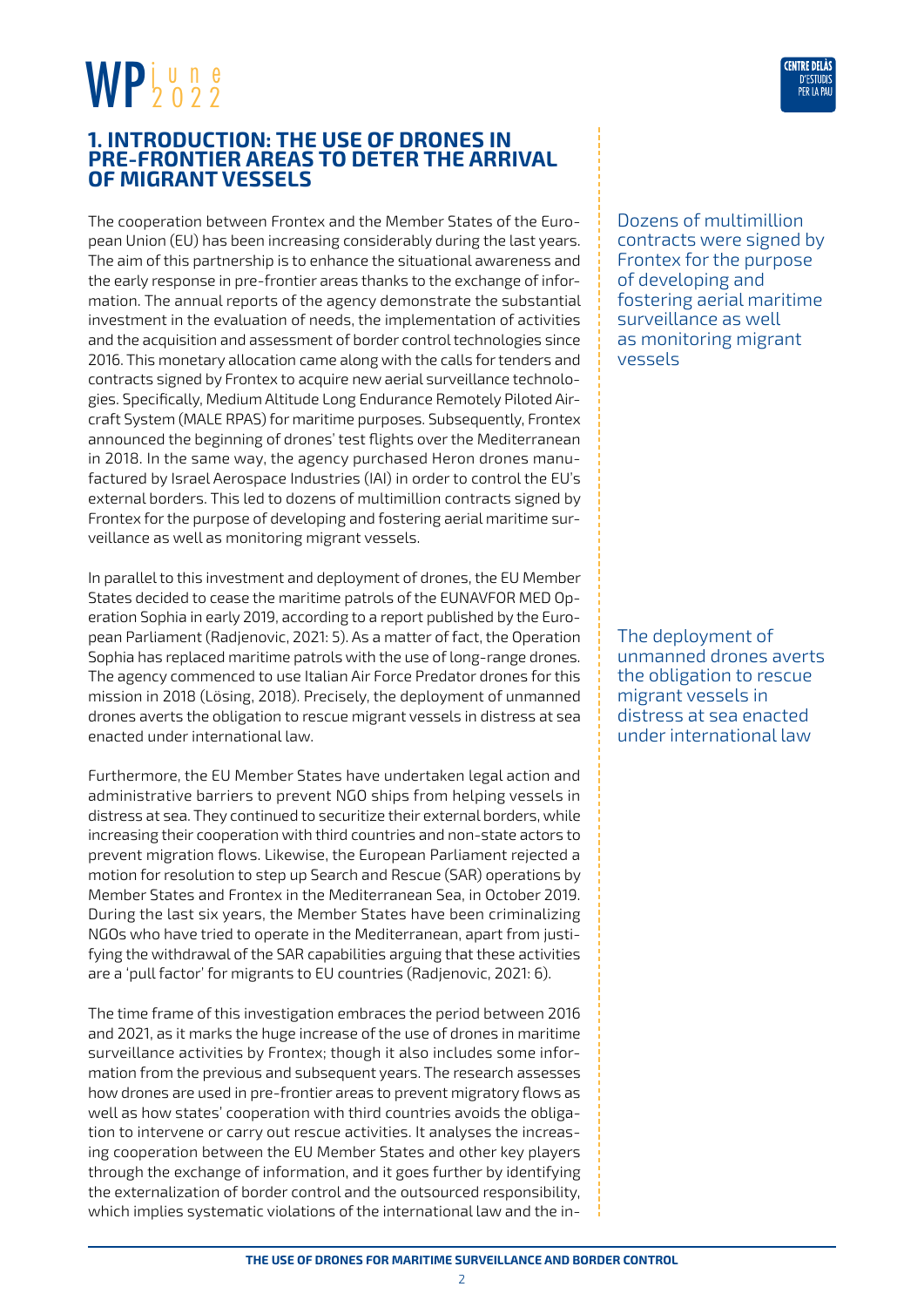<span id="page-2-0"></span>ternational human rights law. The project goes into detail with regard to the replacement of vessels by drones, including data collection of the maritime aerial surveillance operations carried out with drones. It also reflects the obstacles faced by NGOs and other vessels who would be able to rescue migrants in distress at sea. What is more, it includes data regarding Frontex's budget allocation to acquire drones, public tenders and contracts signed by the agency as well as details of the on-going cooperation with other entities and the procurement plans to obtain RPAS. Lastly, it covers the budget allocated by the EU to subsidize border control activities and enhance maritime aerial surveillance through the development of different projects funded under the EU Research and Innovation programme Horizon 2020. The research ends up prompting a debate about the critical role of the international community and the necessity to change the paradigm of border governance towards demilitarization and human security.

### **2. EXTERNALIZATION OF THE RESPONSIBILITY**

The removal of rescue boats and the increase of the utilization of drones is used by Frontex to detect and prevent migratory flows at an early stage, as migrant vessels are recognized in pre-frontier areas. In fact, the Frontex Situation Centre is a unit in charge of monitoring the external borders and the pre-frontier areas of the EU (European Parliament, 2018). The investment in drones has increased considerably in parallel with the deterrence of external rescue operations and the withdrawal of some naval missions in the Mediterranean, as it happened in the case of the Operation Sophia. Therefore, vessels that are capable of helping migrants and asylum seekers are replaced by drones that can only observe. In consequence, the agency has not the obligation to intervene neither rescue them.

Moreover, the EU Member States are cooperating with third countries from the south of the Mediterranean which are normally migrants' place of origin or transit countries, such as Libya and Turkey (Radjenovic, 2021: 6). The agreements and policies implemented to contain migrants imply the interception of vessels by the coastguard of these third countries, who send back the migrants to the coast from where they have departed. That is possible thanks to the exchange of information between the parties. In this sense, the agency externalizes the actions and interventions linked to the interception and return of migrants that violate international law and international human rights. Then, the responsibility falls to these third countries, which means that other vessels cannot intervene neither disembark people rescued in an allegedly safe harbor.

Frontex along with some EU countries have been accused of conducting pushbacks of asylum seekers and migrants to the high seas and towards Libya and Turkey. The agency launched an internal inquiry because of the accusations that involved them with pushbacks of migrants in the Aegean Sea, in October 2020 (Frontex, 2020). Concretely, there has been an increase in pushbacks from Greek territorial waters and from the islands of Rhodes, Samos and Symi. 321 incidents were reported involving 9,798 migrants between March and December of the same year (Morales, 2021: 9). Frontex's role and possible involvement in pushbacks of asylum-seekers by the Greek border guard was also questioned by The investment in drones has increased considerably in parallel with the deterrence of external rescue operations and the withdrawal of some naval missions in the Mediterranean

The responsibility falls to these third countries, which means that other vessels cannot intervene neither disembark people rescued in an allegedly safe harbor

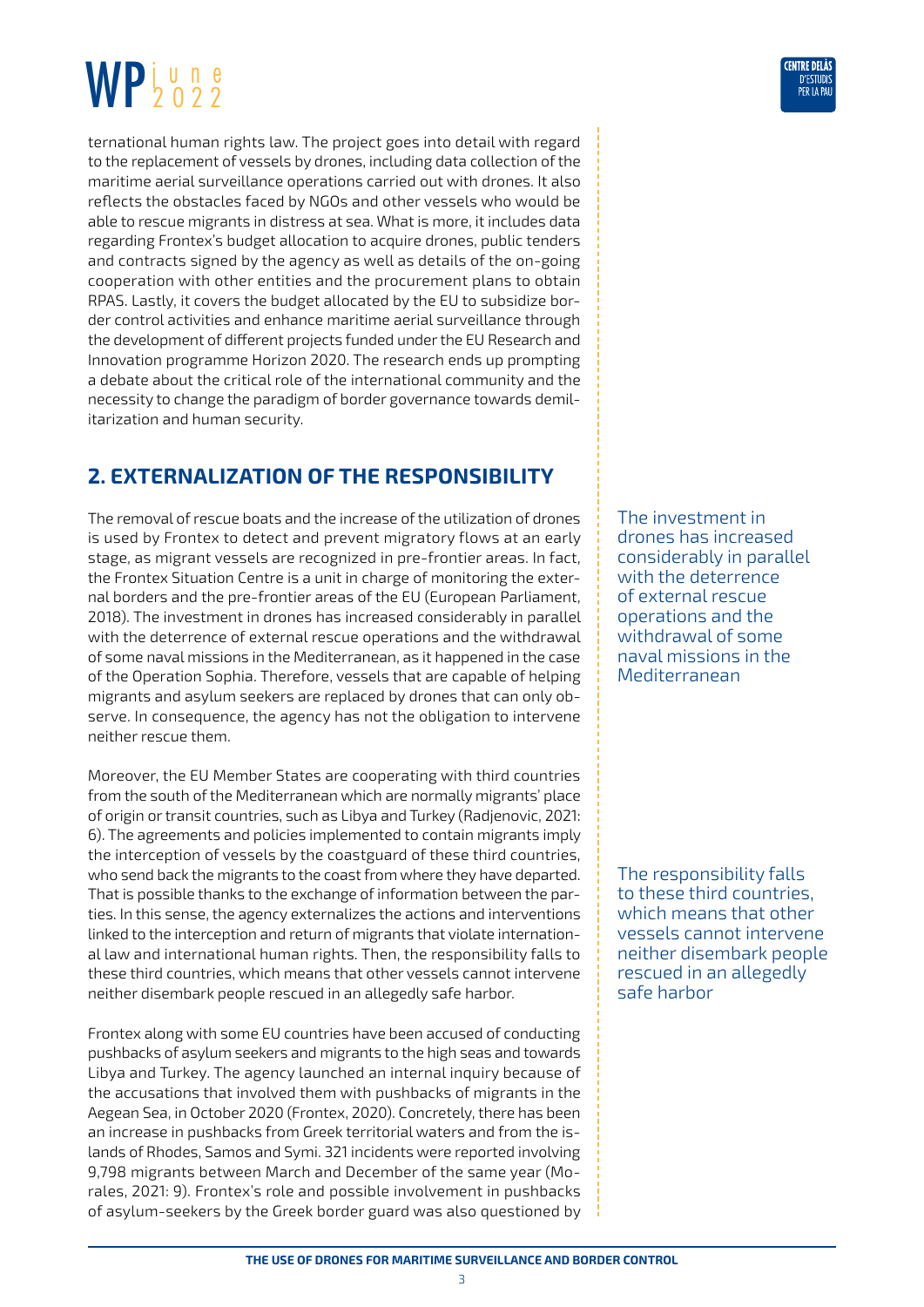<span id="page-3-0"></span>the members of the European Parliament at the end of that same year (European Parliament, 2020).

Italy has also been accused of committing pushbacks to Bosnia and Herzegovina. In particular, 22,500 pushbacks have been recorded between May 2019 and November 2020 (Morales, 2021: 9). Besides that, Cyprus has been also accused of committing pushbacks to Lebanon and Turkey, even when some of these migrants and refugees were from Syria and Palestine (ibid: 10). However, the lack of individualized assessments of their protection needs puts them on risk upon return. In total, more than 200 people arriving from Lebanon were pushed back, returned or expelled, since March 2020 and until May 2021.

### **3. THE SEAHORSE MEDITERRANEAN NETWORK AND THE COMMON INFORMATION-SHARING EN- VIRONMENT**

EU Member States are also boosting this cooperation through the Seahorse Mediterranean Network, a cooperation programme to exchange information in the Mediterranean area. This agreement was signed by Spain, Italy, France, Malta, Cyprus, Portugal and by North African countries within the European Border Surveillance System (EUROSUR) framework. It has the aim to prevent irregular migration, including trafficking in human beings and smuggling of migrants (European Commission, 2013). A relevant example alludes to the case of Libya's coastguard and it is associated with the Seahorse Mediterranean Network. This cooperation may benefit Libya in the sense of obtaining information from the EU Member States, while it fosters border monitoring and military training in the countries of origin.

This cooperative network prevents migrants from embarking on a boat with the aim of crossing the sea and avoids their unsolicited return to the countries from where they have departed, as suggested by Sabine Lösing in a parliamentary question from the 4<sup>th</sup> of December 2017 (European Parliament, 2017). This constitutes a violation of the international human rights, as the migrants may suffer or be threatened at the country of origin on arrival.

In the same year, a joint communication of the European Commission and the European External Action Service (EEAS) encouraged the involvement of North African countries in the Seashore Mediterranean Network to boost cooperation between the naval forces, the border authorities and the military of the EU Member States (European Parliament, 2020).

As a matter of fact, the second phase of the EU Emergency Trust Fund for Africa or EUTFA (T05-EUTF-NOA-LY-07), initially willing to address the root causes of irregular migration and displaced persons in Africa, has in fact the aim to support border control and management in Libya by training the Libyan Coast Guard and the Portal Security (European Commission, 2021). This and other funds embraced by the EUTFA are justified as an investment to improve migration management in countries of origin, transit and destination (ibid.).

This constitutes a violation of the international human rights, as the migrants may suffer or be threatened at the country of origin on arrival

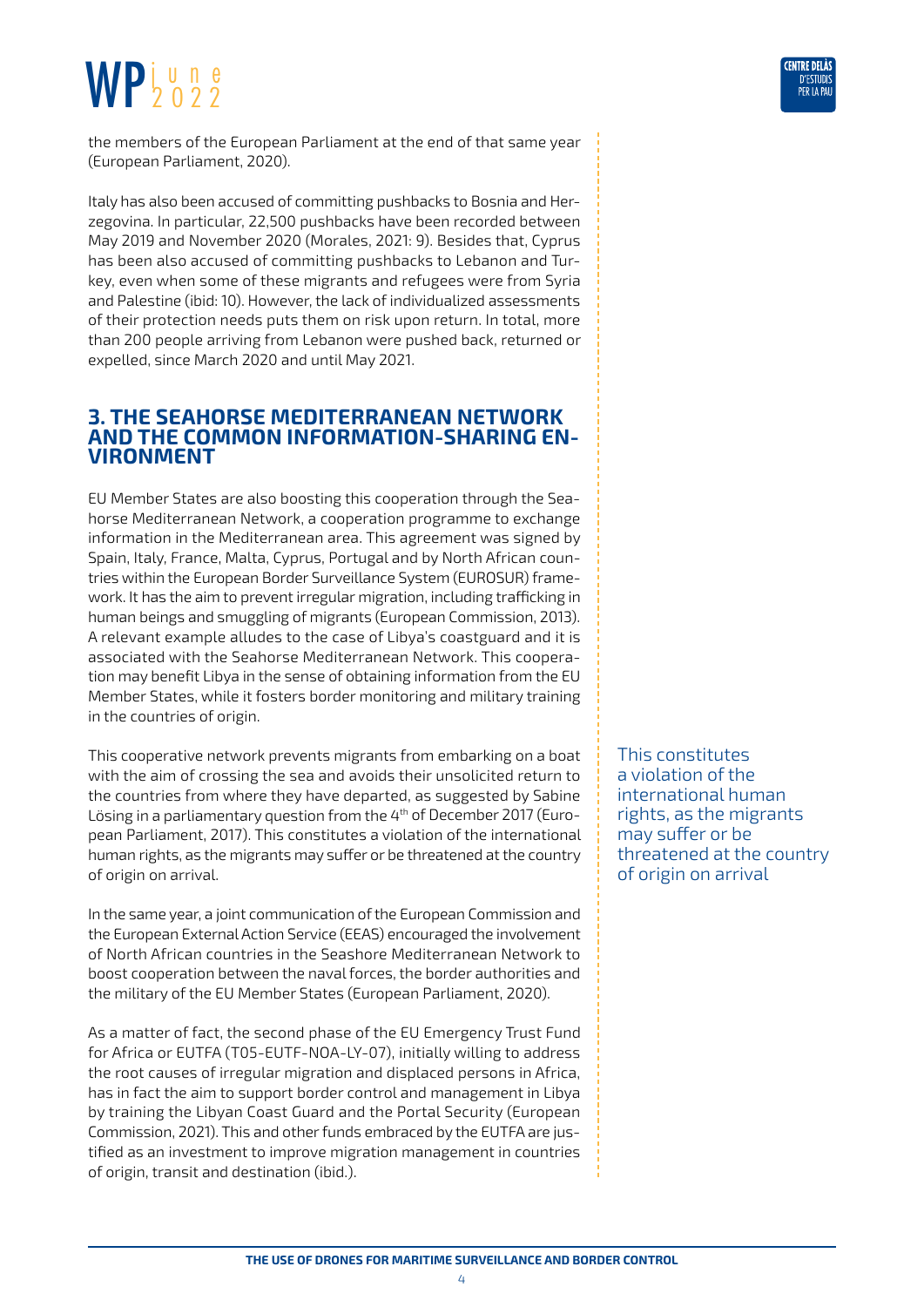<span id="page-4-0"></span>Going into detail, Libya's coastguard has been related to the satellite-based network and the Common Information-Sharing Environment (CISE) - an initiative of the EU to enhance the interoperability of the EU/ EEA1 Member States' surveillance systems. That means increasing the access to classified and unclassified information, which is used for the operations and missions at sea (EMSA, 2021).

The CISE program involves more than 300 EU and national authorities that are carrying out maritime surveillance activities (European Commission, 2021). EUCISE 2020 is one of the initiatives within this program that has involved 40 partners from 16 EU/EEA coastal countries with the aim of enabling information sharing across the seven key maritime sectors and user communities (ibid.).

Between 2017 and 2019, Frontex provided notices in 42 cases to the neighboring Member State's Rescue Coordination Centers, the EUNAV-FOR MED and the Libyan authorities, within the framework of the Multipurpose Aerial Surveillance (MAS) activities and operations (European Parliament, 2020).

Precisely, Libya has also signed with Italy a Memorandum of Understanding (MoU) on cooperation in the fields of the fight against irregular migration, in 2017. The MoU was endorsed in the Malta Declaration in order to enhance operational cooperation with Member States. What is more, it explicitly aims to prevent departures and manage returns (European Council, 2017). As a matter of fact, Frontex has been crucial for the achievement of the MoU's objectives through its assistance projects in several African countries, including Libya and Niger.

This cooperation with Niger goes beyond the MoU, as is one of the main strategic partners of the EU in the fight against irregular migration through West Africa and constitutes one of the primary routes for Sub-Saharan migrants heading to Europe via Libya and across the Mediterranean (Moreno-Lax et al., 2021: 134). In 2018, the three-year project 'Strengthening the Africa-Frontex Intelligence Community' (SAFIC) was launched to enhance inter-agency and inter-regional information-sharing. The agency pretends to enhance border management via EUCAP Sahel Niger and the EUTFA. Indeed, Niger is among the main beneficiaries within the EUTFA, "receiving a total of €279 million for migration management and border security projects" (ibid.).

### **4. LEGAL OBLIGATIONS**

This cooperation with the Libyan Coast Guard has implied the externalization of border control and the outsourced responsibility for systematic violations of the international law and the international human rights law. The 'pull factor' narrative disregards the complexity of forced migration and the reasons for migration. One example is the case of Turkey, who has been accused of not adhering to the non-refoulement principle, even in cases when migrants are deported to countries considered unsafe or where they could be threatened by reasons such as race, religion or nationality, inter alia. Peter Sutherland, the UN Secretary-General's Special Representative on International Migration and Development, has criticized the EU-Turkey Statement of being illegal for "deporting 1. European Economic Area

That means increasing the access to classified and unclassified information, which is used for the operations and missions at sea (EMSA, 2021)

The 'pull factor' narrative disregards the complexity of forced migration and the reasons for migration

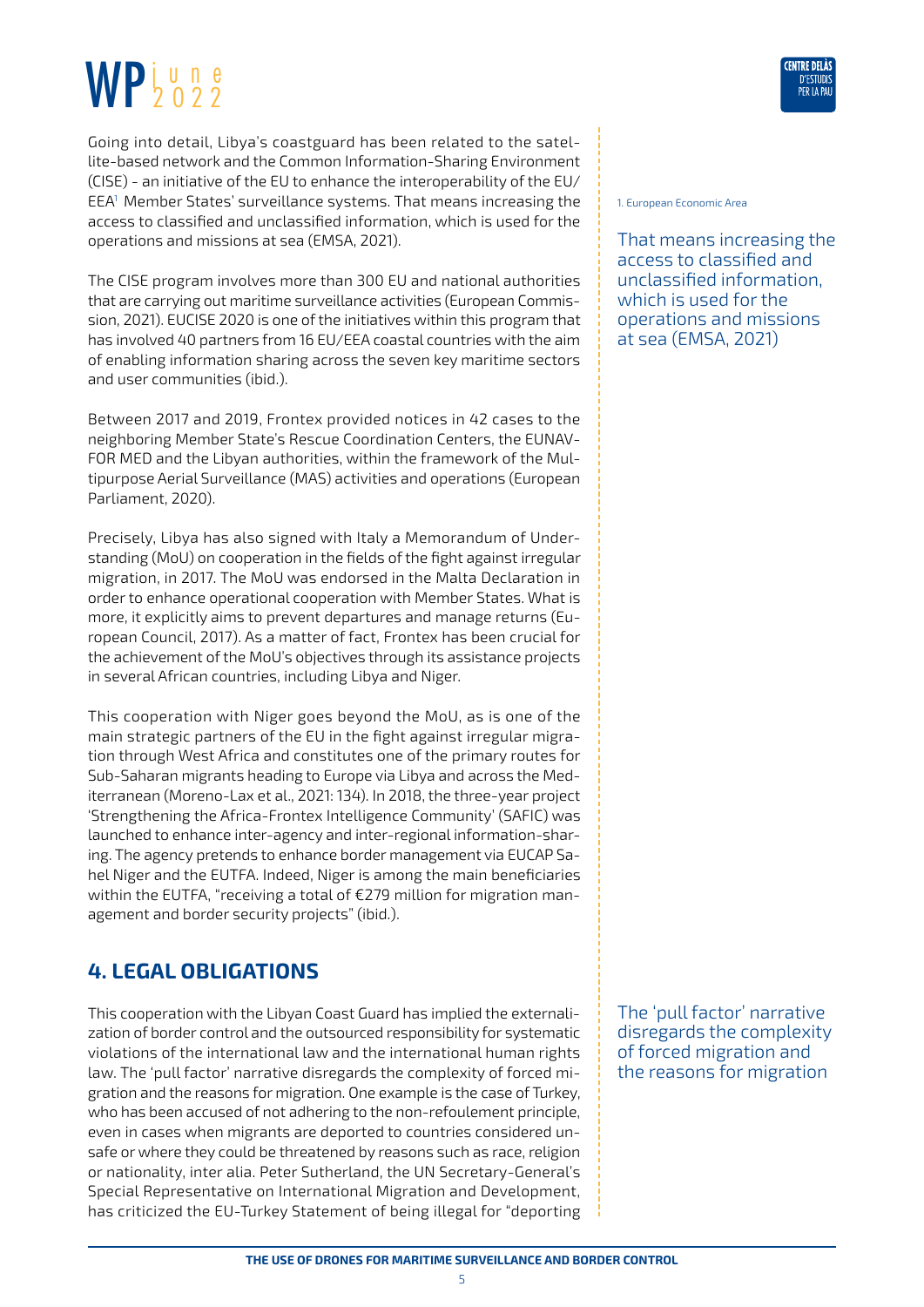<span id="page-5-0"></span>migrants and refugees without first considering their asylum applications" (European Parliament, 2016).

According to the Article 98 'Duty to render assistance' of the UN Convention on the Law of the Sea (UNCLOS), every ship is obliged to render assistance to any person found at sea in situation of danger and to rescue persons in distress (UN, 2021: 60). However, drones cannot rescue anybody and its operations are not covered by the UNCLOS. Therefore, a person who controls a drone and witnesses a situation of migrants in distress in the Mediterranean Sea will not be bound by any international obligation of reporting or rescuing them.

Hence this interpretation of the international law includes the fact that unmanned aerial vehicles (UAV) are not bound to legal obligations regarding the aid of a vessel in distress. In consequence, the protection of human rights and the fulfillment of the principle of non-refoulement – guaranteed in the Art. 18 of the EU Charter of Fundamental Rights - are threatened as a result of the prioritization of the use of drones. What is more, these activities breach the right to asylum in accordance to the Geneva Convention of 28 July 1951 and the Protocol of 31 January 1967 as well as the Treaty on European Union and the Treaty on the Functioning of the European Union (FRA, 2021). Last but not least, the mentioned pushbacks are practices that violate the prohibition of collective and arbitrary expulsion; the principle of equality and non-discrimination; and the right to life covered under international law.

### **5. DRONES REPLACING VESSELS**

Precisely, drones that are not obliged to conduct rescue operations are replacing vessels that are capable of rescuing migrants. Drones are being used as a tool in pre-frontier areas for border control and maritime surveillance to deter migrant vessels and prevent their arrival. Since 2016, Frontex has been investing considerably in the evaluation of needs, the implementation of activities and the acquisition and assessment of border control technologies, as indicated in the agency's annual reports.

In 2017, the MAS service was launched with the aim of supporting EU Member States and agencies to enhance situational awareness and the response in pre-frontier areas thanks to an intensified information exchange on the external borders of the Member States. In the same way, the MAS service is aimed to increase the inter-agency and Member States' cooperation.

The securitization of external borders and the cooperation with third countries came along with the calls for tenders and contracts signed by Frontex with the objective of acquiring new aerial surveillance services by means of MALE RPAS for maritime purposes. Subsequently, their operations started to include the use of drones, as proved in one of the first cases when the agency used a Heron purchased to Israeli industries in 2018 (European Parliament, 2020).

In the same year, the agency started test flights over the Mediterranean using Heron drones manufactured by IAI in order to control the EU's external borders (European Parliament, 2019), which was part of a Drones cannot rescue anybody and its operations are not covered by the UNCLOS

The securitization of external borders and the cooperation with third countries came along with the calls for tenders and contracts signed by Frontex with the objective of acquiring new aerial surveillance services by means of MALE RPAS for maritime purposes

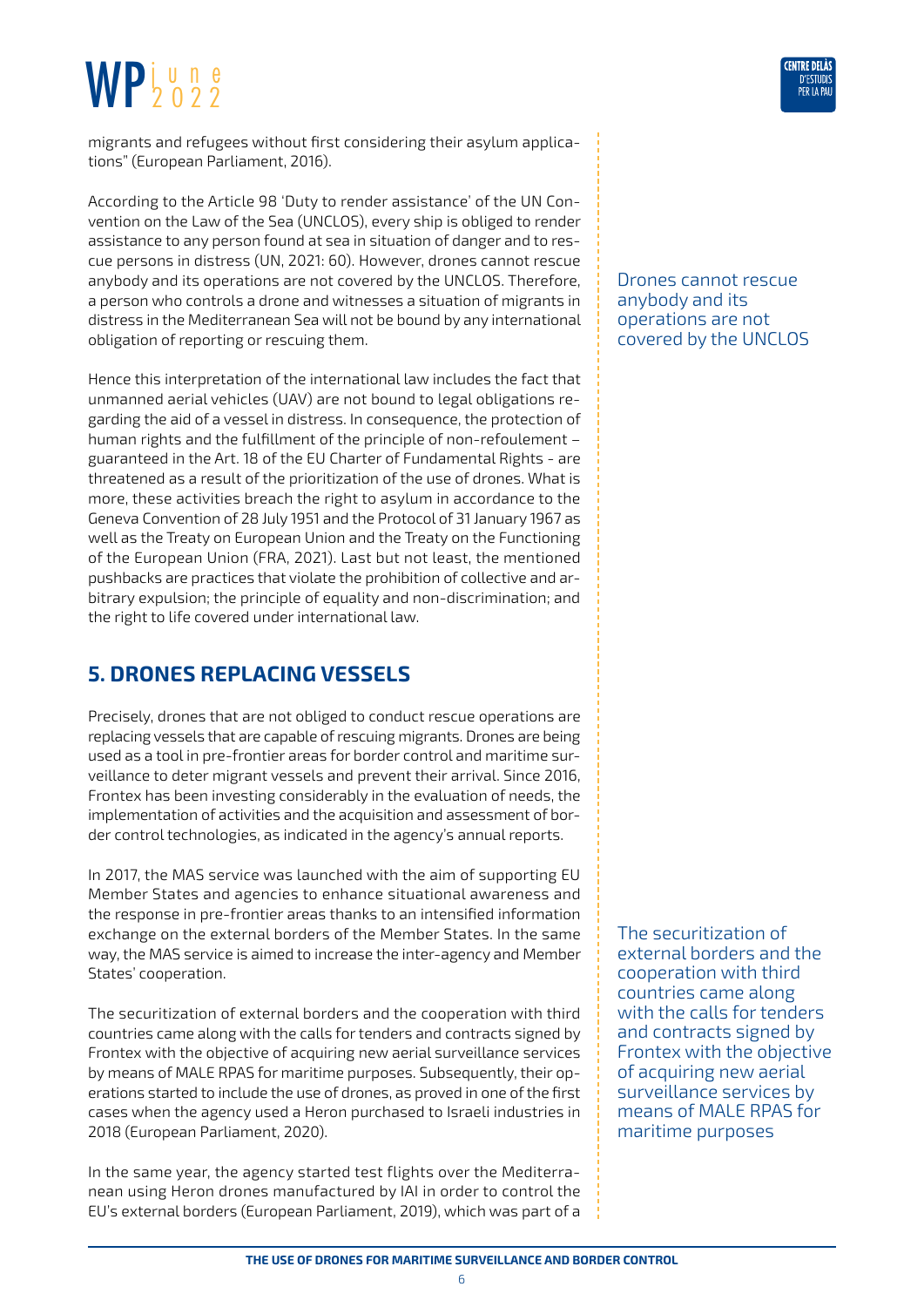<span id="page-6-0"></span>

Since 2019, MAS has become a 24/7 service, as stated by Özlem Demirel (European Parliament, 2021). The purpose of these flights is to control pre-frontier areas and enhance situational awareness to prevent the migratory flows by acting as an early warning-mechanism (European Parliament, 2021: 1).

#### **6. DOCUMENTED OPERATIONS ASSOCIATED TO THE USE OF DRONES**

The following table showcases the use of drones for border control and maritime surveillance, classified according to the operations that involve or have been carried out by Frontex since 2018.

These drones have been used by the agency within the framework of its operations in order to enhance its border control capabilities and its response to the migratory flows. The Operation Poseidon is a clear example of it, which covers both the Greek sea borders with Turkey and the Greek islands.

This could also be applied to all Frontex's operations that are intended to control the EU external borders, such as the Operations Minerva - Indalo, which compresses the area stretching between Spain and Morocco, also known as the Western Mediterranean route; the Operation Themis that supports Italy in the Central Mediterranean; its Operations in the Western Balkans; or even its activities in Bulgaria and Hungary.

The use of drones to improve situational awareness and the agency's reaction capabilities at the external borders is also reflected within the framework of EUROSUR, which is an initiative to exchange information and improve cooperation between the EU Member States and Frontex.

The purpose of these flights is to control pre-frontier areas and enhance situational awareness to prevent the migratory flows by acting as an early warningmechanism (European Parliament, 2021: 1)

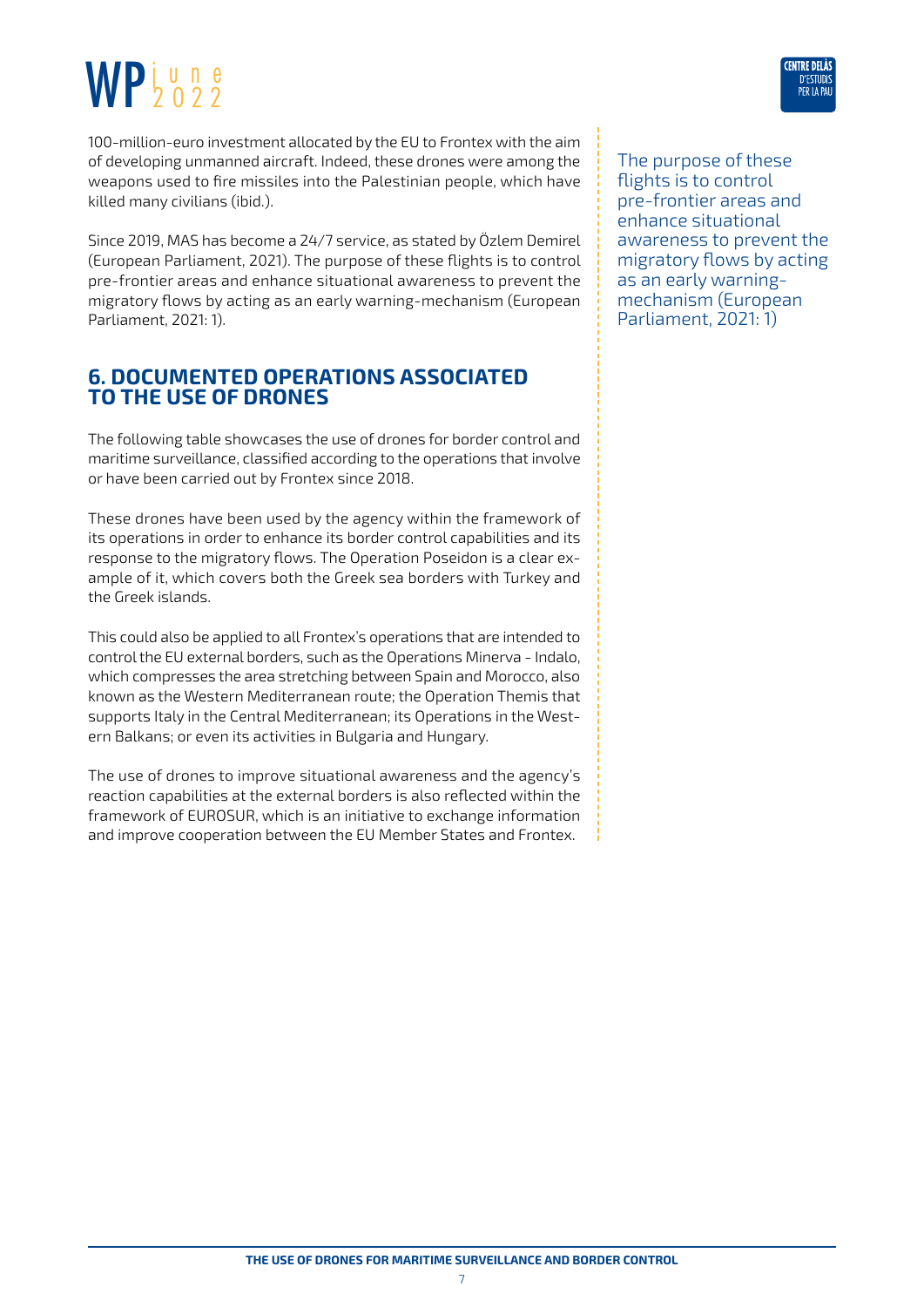

#### **Table I. Specifications of the operations carried out with drones (2018-2021)**

| <b>Time</b>                                                   | <b>Drone used</b>                         | <b>Industry</b>                                                                               | <b>Purpose</b>                                                                                                                                                                                                                                                                                                                                                                                | <b>Budget</b>                                                  |
|---------------------------------------------------------------|-------------------------------------------|-----------------------------------------------------------------------------------------------|-----------------------------------------------------------------------------------------------------------------------------------------------------------------------------------------------------------------------------------------------------------------------------------------------------------------------------------------------------------------------------------------------|----------------------------------------------------------------|
| From 2018<br>until May 8<br>2020                              | Heron                                     | Israeli companies                                                                             | Border control by Frontex and the European<br>Maritime Safety Agency (EMSA)                                                                                                                                                                                                                                                                                                                   | €59 million<br>(European<br>Parliament, 2020)                  |
| September<br>2018                                             | Heron                                     | IAI                                                                                           | To control EU's external borders.                                                                                                                                                                                                                                                                                                                                                             | €100 million in test<br>flights (European<br>Parliament, 2019) |
| 2018                                                          | Falco EVO Remotely-<br>Piloted Air System | <b>SELEX Galileo</b><br>- Leonardo's<br>subsidiary                                            | Maritime surveillance for 300 hours during<br>180 days in 2018.<br>Deployed in Lampedusa for succeeding<br>maritime surveillance operations in Italy and<br>Malta.                                                                                                                                                                                                                            | €2.25 million.<br>(Mazzeo, 2021)                               |
| 2018                                                          | Heron                                     | IAI                                                                                           | Test flights with drones in Italy, Greece and<br>Portugal.                                                                                                                                                                                                                                                                                                                                    | \$5.5 million for<br>600 hours<br>(Akkerman, 2018)             |
| 2019                                                          | Hermes 900                                | <b>Elbit Systems</b>                                                                          | To operate in the Unmanned Aerial System<br>(UAS) (Elbit Systems, 2019).<br>It is a contract between EMSA and the<br>Portuguese company CEiiA, used in<br>cooperation with Frontex and the European<br>Fisheries Control Agency.                                                                                                                                                              | €59 million (Elbit<br><b>Systems, 2018)</b>                    |
| 2019                                                          | Leonardo Falco EVO<br>drone               | IAI, Israel and AIRBUS<br>DS.                                                                 | Control of irregular migration in the Eastern<br>Mediterranean Sea with the support of the<br>Hellenic Authorities.<br>The 20th of June, these drones were used<br>to control 81 migrants at the Italian coast<br>(Leonardo, 2019)                                                                                                                                                            | €6.4 million<br>(TED Europa, 2018)                             |
| 2019                                                          | Tekever AR5 Evo<br>(EMSA, 2018)           | The REACT<br>consortium (Tekever/<br>Collecte Localisation<br>Service).                       | Maritime surveillance in Portugal. 136 flight<br>hours (EMSA, 2021)                                                                                                                                                                                                                                                                                                                           | €1.7 million<br>(Monroy, 2021)                                 |
| 2019                                                          | Heron 1 and Falco<br>Evo                  | IAI and Leonardo                                                                              | Maritime surveillance in Greece. 143 flight<br>hours of pre-operational (EMSA, 2021)                                                                                                                                                                                                                                                                                                          | €2.5 million<br>(Monroy, 2020)                                 |
| 2020                                                          | IAI Heron 1 and<br>Hermes 900 drone       | Conglomerate Airbus<br>Defence and Space<br>Airborne Solutions.<br>and IAI / Elbit<br>Systems | Aerial maritime surveillance in Greece, Italy<br>and Malta (European Parliament, 2020)<br>The drones were supposed to operate in<br>the Eastern and Central Mediterranean<br>Sea, within a radius of up to 250 nautical<br>miles and with the aim of monitoring the<br>pre-frontier areas of interest to Eurosur,<br>including the coast of Libya, Tunisia and<br>Egypt (Burt and Frew, 2020) | €100 million<br>(Martiny, 2020)                                |
| 2020                                                          | Elbit Hermes 900                          | Portuguese company<br>CEiiA - with the<br>collaboration of<br><b>ELBIT</b>                    | Maritime surveillance in Greece (European<br>Parliament, 2020)                                                                                                                                                                                                                                                                                                                                | €59 million (TED<br>Europa, 2018)                              |
| 29 April and<br>May 2021<br>(European<br>Parliament,<br>2021) | Heron                                     | IAI and Airbus<br>Defence and Space<br>Airborne Solutions<br>(ADAS)                           | Frontex started operating its MALE RPAS<br>IAI Heron from Malta International Airport<br>(Scramble Dutch Aviation Society, 2021)                                                                                                                                                                                                                                                              | €100 million<br>(Scramble Dutch<br>Aviation Society,<br>2021)  |

Source: Author's own, using references shown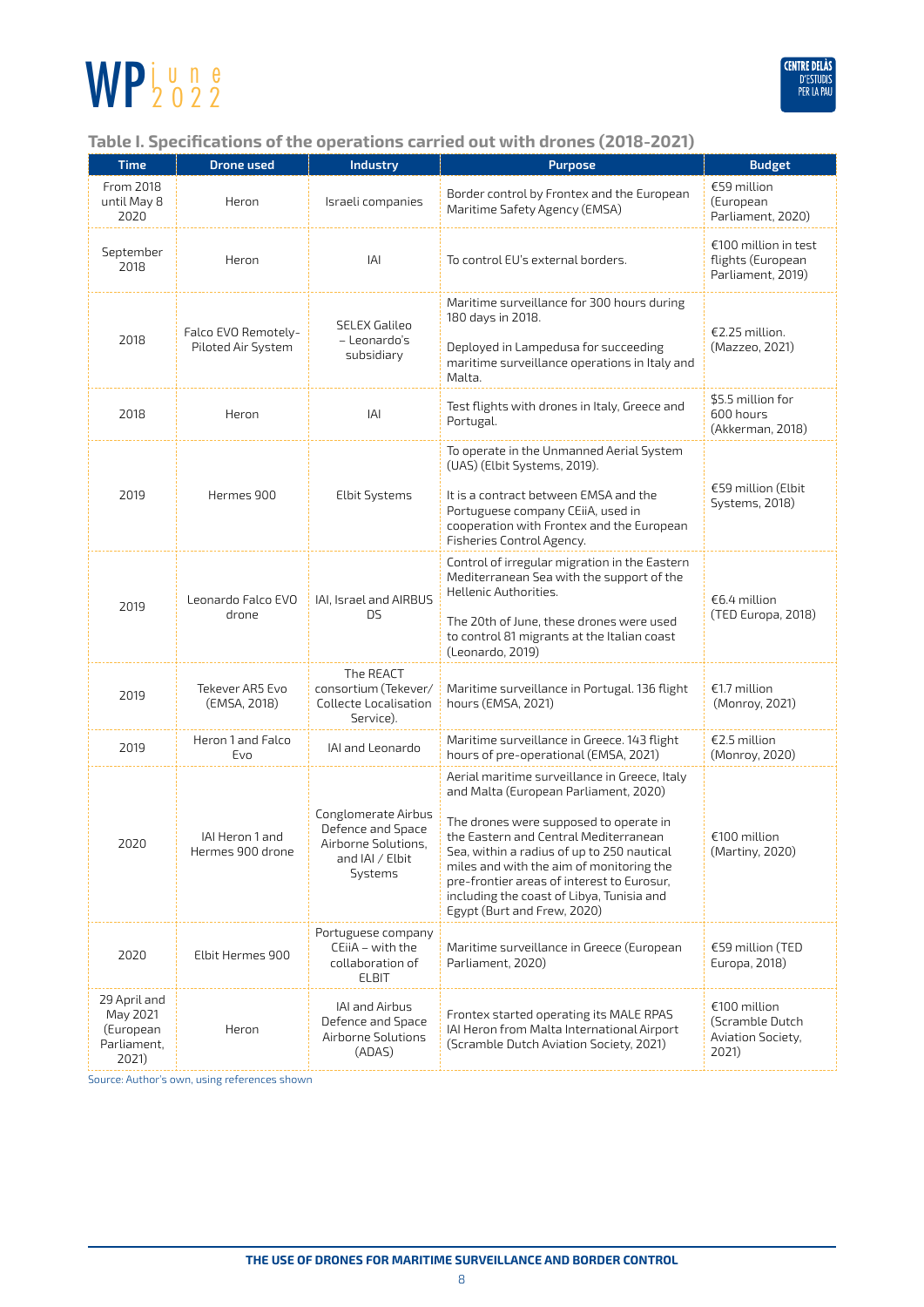

#### **Heron**

The Heron is a MALE UAV system used for strategic reconnaissance, surveillance operations and tactical missions. It is capable of conducting operations of up to 45 hours duration, at up to 35,000 ft. (IAI, 2021)

#### **Falco EVO Remotely-Piloted Air System**

The Falco EVO is an unmanned surveillance vehicle with a wide range of multispectral sensors, which allows a reliable real time stand-off, target detection, classification, identification and shadowing (Leonardo, 2021)

#### **Hermes 900**

The Hermes 900 is a multi-role MALE UAV with multi-mission and multi-payload capabilities. It has a class-leading payload carrying capacity of 350kg. It is capable of performing missions for area dominance and persistent ISTAR - intelligence, surveillance, target acquisition and reconnaissance (Elbit Systems, 2021).

#### **Schiebel Camcopter S-100 UAS**

The Schiebel Camcopter S-100 UAS is an UAV devoted to military and civilian applications. The Vertical Takeoff and Landing (VTOL) UAS does not need a prepared area or supporting launch neither recovery equipment. It can operate during both day and night as well as under adverse weather conditions. It has a range out to 200 km on land and at sea. It can navigate automatically via pre-programmed GPS waypoints or can be operated with a pilot control unit (Schiebel, 2021)

#### **Tekever AR5**

Is a medium-altitude, medium-endurance fixed wing UAS used for maritime surveillance operations with a high capability and increased endurance, while it reduces the operating costs. It includes Beyond Line-Of-Sight (BLoS) satellite communications, high precision video, imagery and sensor data in real-time.

It can be used for wide area surveillance and for near shore and maritime missions; it has an onboard multi-sensor pattern detection; it combines use of Line-Of-Sight and BLoS datalinks to maximize its performance; and it has an endurance of 20 flight hours (Tekever, 2021).

#### **Wingo OGASSA OGS42**

Is the latest generation of UAVision Unmanned Air Systems, especially designed for long endurance maritime operations. Specifically, it has an endurance up to 10 flight hours, it can be used multiple scenarios and missions, and it can include different types of payloads (UAVISION, 2021).

#### **Indago 3**

The Lockheed Martin Procerus Technologies Indago VTOL small UAS is rapidly deployable and has high resolution payload options. It has an endurance of 50-70 minutes and provides tactical situational awareness for military and government customers (Lockheed Martin, 2021).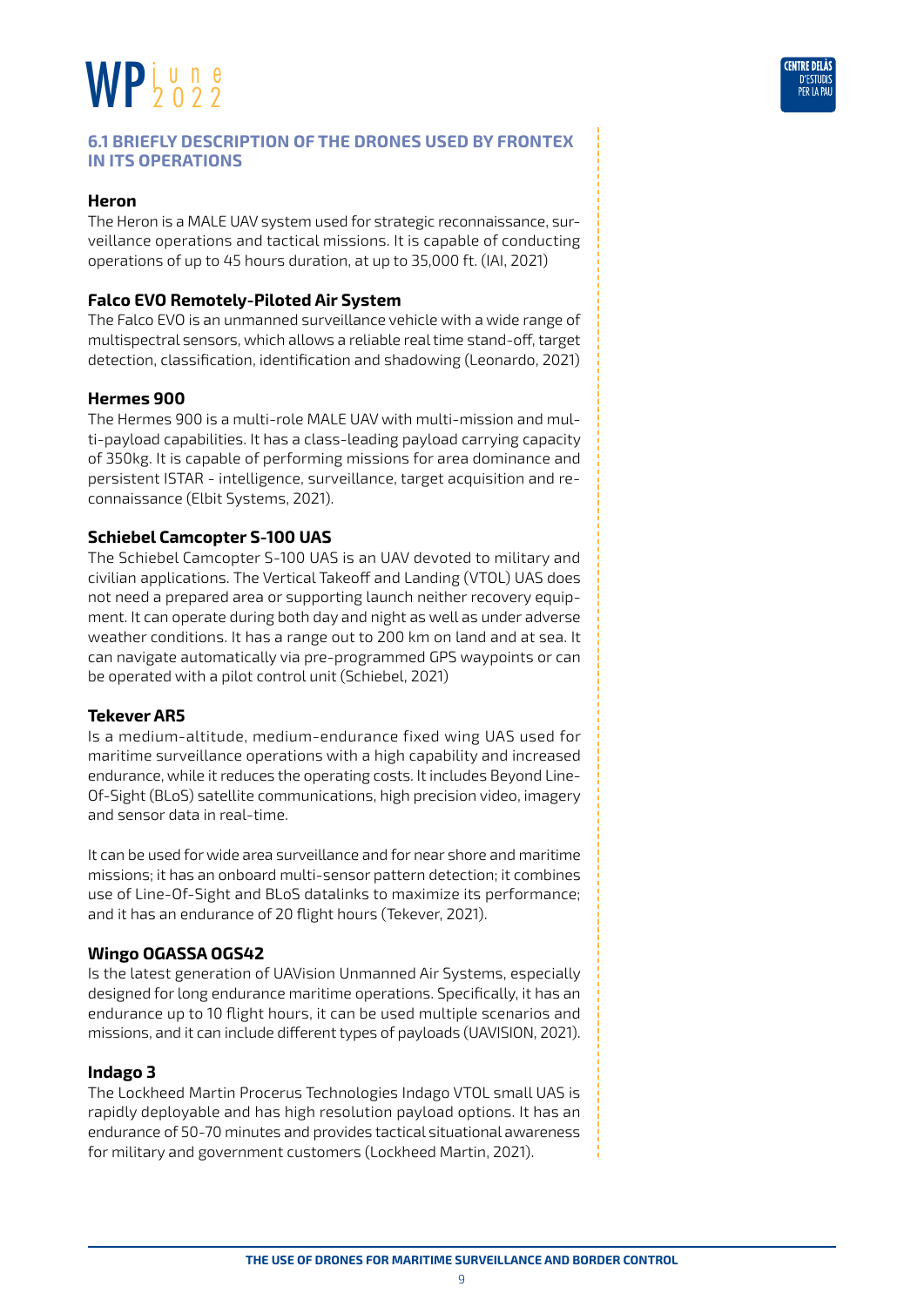### <span id="page-9-0"></span>**7. THE OBSTACLES FOR NGOS AND OTHER VES- SELS WHO WISH TO CONDUCT SAR ACTIVITIES IN THE MEDITERRANEAN**

Since 2016, the EU Member States started to criticize the work of civil society actors in the Central Mediterranean and Aegean (Moreno-Lax et al., 2021: 95), as it happened for instance with Mare Liberum in Germany or Mare Jonio in Italy (Mare Liberum, 2020). NGO ships and crew involved in SAR operations have faced over 50 criminal prosecutions, administrative proceedings, and health and safety sanctions – after being accused of carrying more passengers than they were authorized for (ibid.). Germany, Greece, Italy, Malta, the Netherlands and Spain have initiated these actions in order to deter migrants from arriving to Europe (Morales, 2021: 16).

Italy and Malta have been accused of preventing repeatedly NGOs and other vessels that were conducting SAR activities in the Mediterranean "from disembarking the people they had rescued at sea in their ports" (Radjenovic, 2021: 5). Furthermore, the EU Member States decided to cease the maritime patrols of EUNAVFOR MED Operation Sophia in 2019; though this patrolling saved tens of thousands of lives, as stated by the European Parliament. Similarly, a stand-off between the Member States led to a policy of forcing migrants to stay several days or even weeks on boats as well as to legal action and administrative barriers to prevent NGOs' ships from operating at sea. Likewise, the European Parliament refused a motion for resolution "to step up SAR operations by Member States and Frontex in the Mediterranean Sea".

Over the last six years, the EU and its Member States "have withdrawn SAR capabilities in the Mediterranean" and some EU countries have criminalized NGOs who tried to conduct sea and rescue operations. This has been justified arguing that SAR operations constitute "a pull factor for migrants to the EU". In fact, Frontex was accused of being involved in pushbacks of migrants in the Aegean Sea which derived into an internal inquiry, and for the "alleged involvement of Frontex staff in pushbacks of asylum-seekers by the Greek border guard" (ibid: 7). Nonetheless, it is very difficult to make the agency accountable for these acts.

#### **8. FRONTEX'S INCREASING INVESTMENT IN RPAS AND EU'S BUDGET FOR BORDER CONTROL**

The agency has been increasingly expending the greater part of its budget for the purpose of acquiring more drones to control and deter migratory flows as well as to enhance its response capability. This could be demonstrated with the agency's expenditure over the years. Specifically, since 2016 when Frontex started to invest considerably in the development and implementation of activities related to the use of drones for border control. This can be displayed through the classification in the Table II within the annexes that shows the budget allocated by the agency for these activities.

In the path towards acquiring these new technologies for maritime surveillance and border control, Frontex has been looking for drones' suppliers and signing contracts with specialized companies. The list



A stand-off between the Member States led to a policy of forcing migrants to stay several days or even weeks on boats as well as to legal action and administrative barriers to prevent NGOs' ships from operating at sea

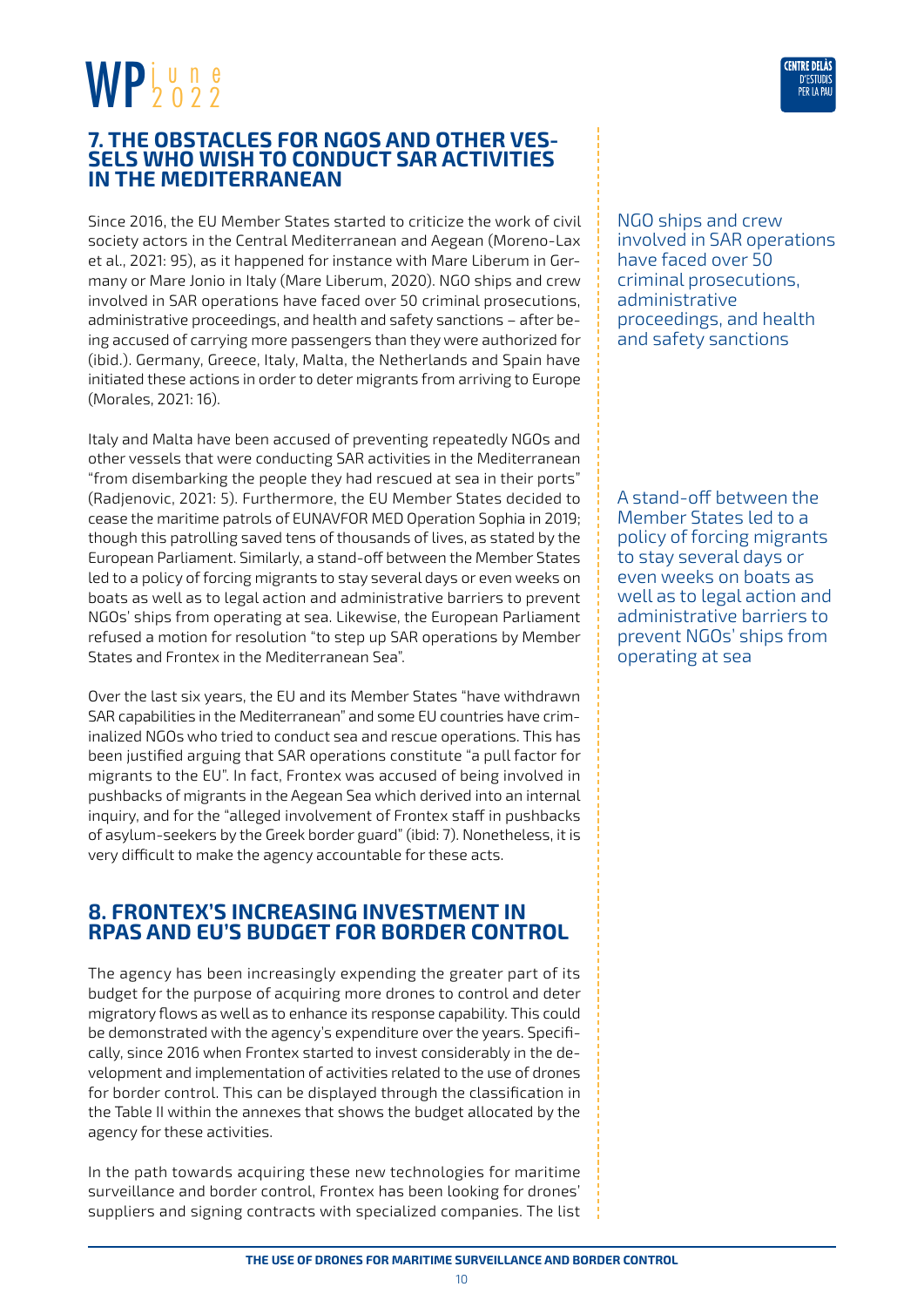<span id="page-10-0"></span>that appears on the Table III includes the contracts signed by Frontex to obtain RPAS. Frontex and EMSA have strengthen inter-agency and European cooperation in terms of coast guard functions and border control, while supporting the national authorities (Frontex, 2019). The public tenders endorsed by Frontex and EMSA to obtain RPAS have constantly increased since 2016. The contracts indicated in the Table IV have been signed since the mentioned year up to 2021.

Moreover, there are several on-going procurement plans to obtain RPAS. In 2020, Frontex implemented a technology pilot project, including small MALE RPAS and VTOL for land and coastal border surveillance, with an estimated value of €3.76 million. This plan was included on the budget for procurement activities for 2020, which amount to €243.0545 million, in line with the article 72.3 (b) of the Frontex Financial Regulation adopted by Frontex Management Board Decision 19/2019 of 23 July 2019 (Frontex, 2019: 95). The agency has not ceased its commitment towards obtaining more RPAS and it has already developed new procurement plans for the upcoming years, which are exposed in the Table V.

Furthermore, the EU Member States have been contributing to upgrade the control of its external borders through different projects devoted to that purpose and funded under the EU Research and Innovation programme Horizon 2020. The Table VI includes all these projects focused on the enhancement of maritime surveillance, which have the end goal of preventing the arrival of migrants and refugees to the EU.

### **9. FINAL CONCLUSIONS**

Monitoring operations have replaced rescue activities in order to deter irregular migration through the enhanced cooperation with third and transit countries; while NGOs face several obstacles to help migrants and refugees. The power, authority and capacity to act lie in the hands of the EU Member States and Frontex; while NGOs are prosecuted and human rights neglected.

As long as Frontex continue to use drones for maritime surveillance instead of vessels, the lives of migrants are at risk. In fact, the number of people detected by the agency is large. A total of 16,732 migrants were detected just in 2019, of which 15,433 were spotted by Frontex surveillance in Central and Eastern Mediterranean Sea (Frontex, 2021: 13). However, you need agents and vessels at sea to rescue all these people. Without visual contact, human dignity and awareness of the impact disappear.

In 2021, Frontex already signed contracts to enhance aerial surveillance amounting to a total of €84.5 million and the agency's procurement plans are significant and extensive. In the same year, the agency conducted 468 aerial surveillance flights (Frontex, 2021: 5). At the same time, its engagement in returns has been "stronger than ever before, with a record number of over 18000 non-EU nationals returned to 102 destination countries" during 2020 (ibid: 15). The investment in drones has turned into a rising trend, while Frontex's annual budget has critically increased from €254 million in 2016 up to €543 million in 2021 (Statista, 2021). In parallel, the European drone market is expected to growth considerably

#### The public tenders endorsed by Frontex and EMSA to obtain RPAS have constantly increased since 2016

Without visual contact, human dignity and awareness of the impact disappear

In 2021, Frontex already signed contracts to enhance aerial surveillance amounting to a total of €84.5 million

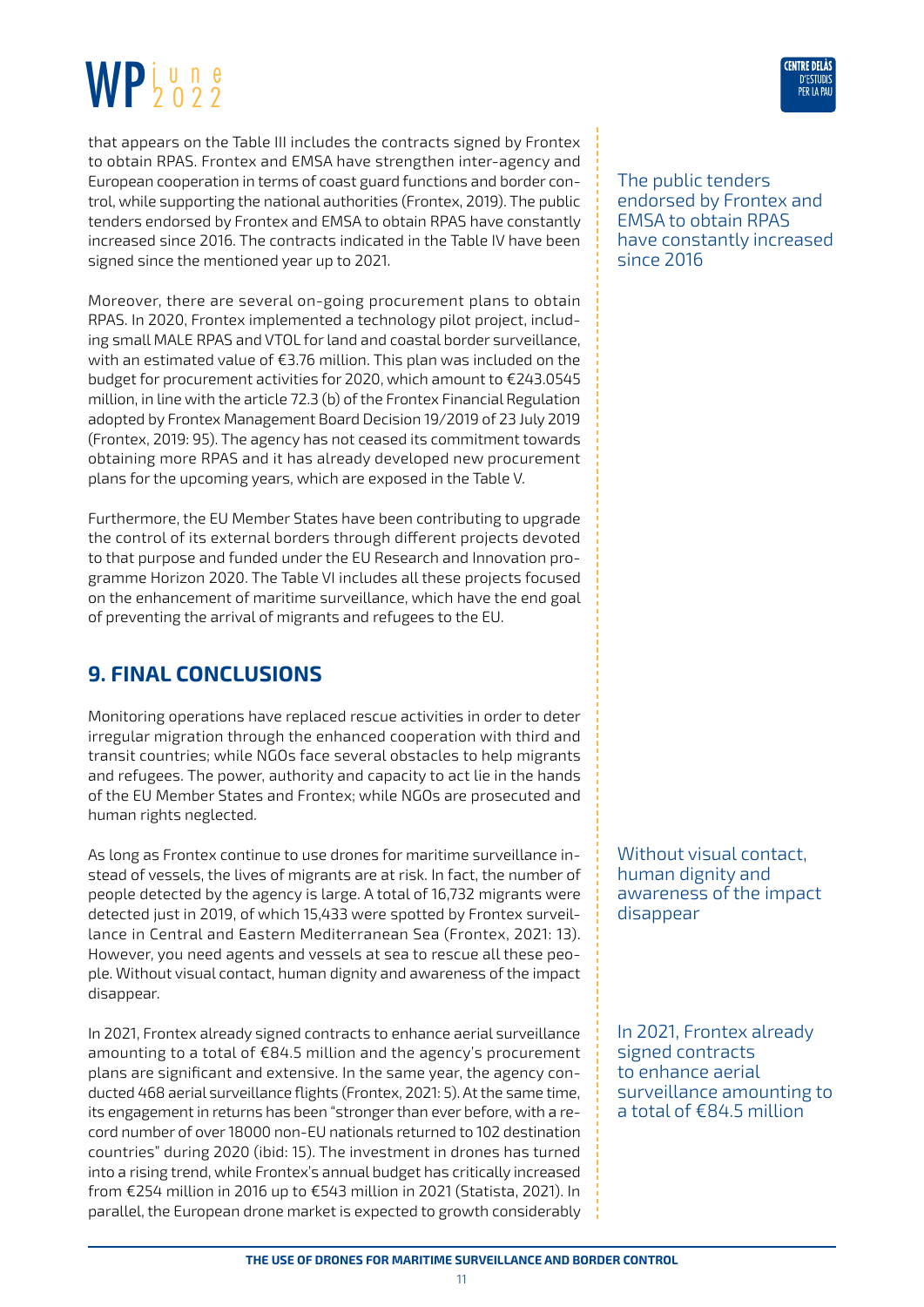and represent €10 billion annually by 2035 and €15 billion annually by 2050 (SESAR, 2016: 3). What is more, artificial intelligence is now at the heart of the debate, which encompasses technological systems that can perform specific tasks autonomously with human-like capabilities when programmed to do so.

The widespread pushback policies and practices as well as the advanced surveillance and deterrence equipment imply a threat and a risk to the life of migrants and a discriminatory treatment. Notwithstanding the fact that Frontex has been accused of not acting in compliance with human rights in the framework of its operations, the agency has limited accountability mechanisms.

The international community must tackle the root causes of migration instead of preventing departures and managing returns. The EU Member States should change the paradigm of border governance and cease to invest in military drones, which can even carry heavy payloads. The efforts should be addressed to reduce defense expenditure and call for the demilitarization of border surveillance with the end goal of improving human security and protecting human rights.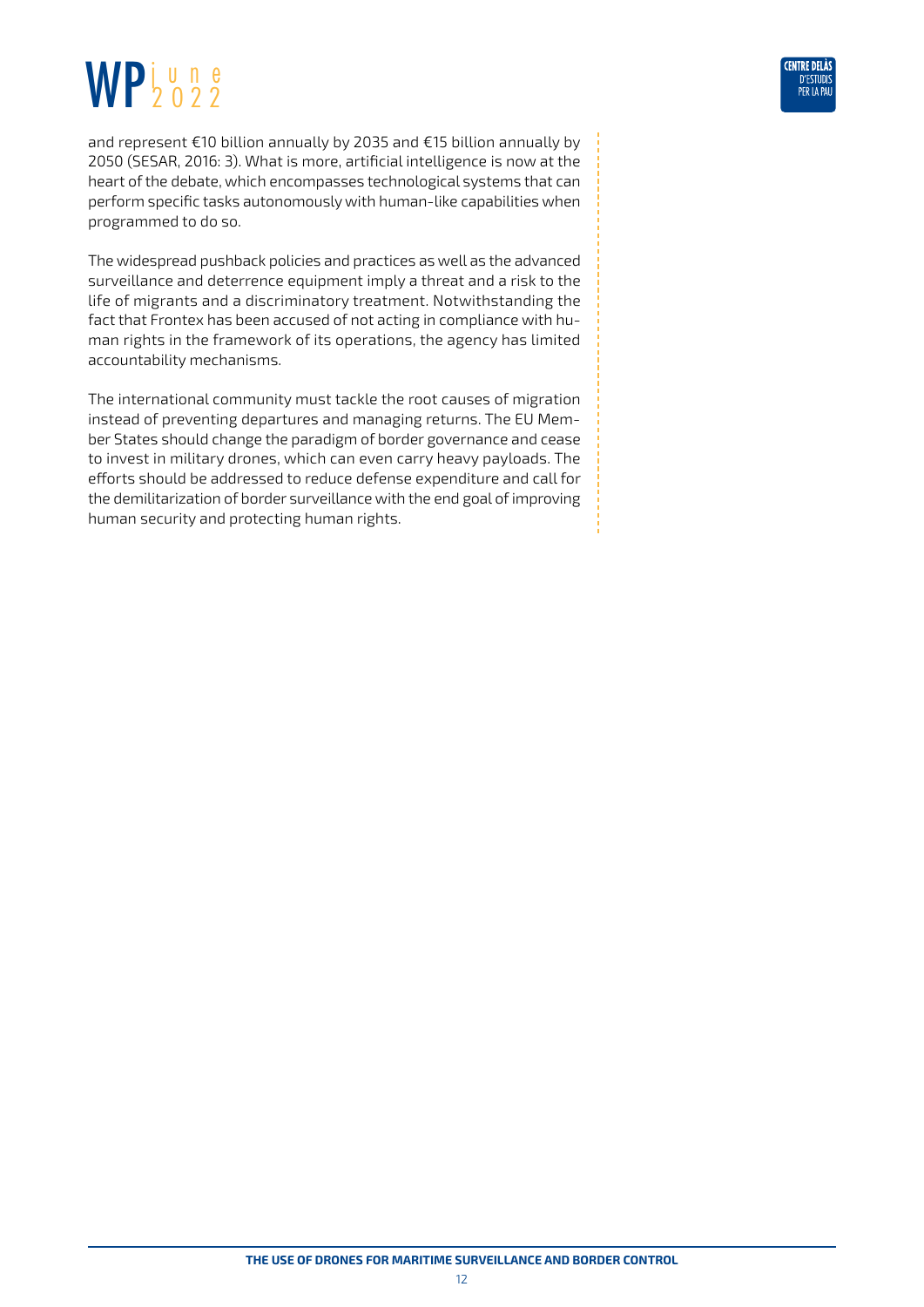

#### <span id="page-12-0"></span>**10. BIBLIOGRAPHY**

- AKKERMAN, MARK (2018). "Will Europe use Israeli drones against refugees?". *The electronic intifada.* [On-line] 31th October. [<https://electronicintifada.net/content/will-europe-use-israeli-drones-against-refugees/25866>](https://electronicintifada.net/content/will-europe-use-israeli-drones-against-refugees/25866) [Accessed: 2<sup>nd</sup> October 2021]
- BURT, P. and FREW, J. (2020). "Drone s for maritime surveillance to monitor the pre-frontier areas, including the coast of Libya, Tunisia and Egypt". *Crossing a line. The use of drones to control borders.* [On-line] <[https://dronewars.net/wp-content/](https://dronewars.net/wp-content/uploads/2020/12/DW-Crossing-a-Line-WEB.pdf) [uploads/2020/12/DW-Crossing-a-Line-WEB.pdf](https://dronewars.net/wp-content/uploads/2020/12/DW-Crossing-a-Line-WEB.pdf)> [Accessed: 8<sup>th</sup> October 2021]
- Elbit Systems (2021). "Hermes 900 multi-role MALE UAS". UAS Hermes 900. [<https://elbitsystems.com/product/hermes-900-5/](https://elbitsystems.com/product/hermes-900-5/)> [Accessed: 11th October 2021]
- Elbit Systems (2019). "Hermes 900 used for long-range unmanned maritime surveillance". *Elbit Systems Commenced the Operation of the Maritime UAS Patrol Service to European Union Countries.* <[https://elbitsystems.com/pr-new/elbit-systems-commenced](https://elbitsystems.com/pr-new/elbit-systems-commenced-the-operation-of-the-maritime-uas-patrol-service-to-european-union-countries/)[the-operation-of-the-maritime-uas-patrol-service-to-european-union-countries/>](https://elbitsystems.com/pr-new/elbit-systems-commenced-the-operation-of-the-maritime-uas-patrol-service-to-european-union-countries/) [Accessed: 3rd October 2021]
- Elbit Systems (2018). "€59 million contract between EMSA and the Portuguese company CEiiA". *Elbit Systems Selected to Provide Maritime UAS to the European Union Maritime Safety Agency.* <[https://defense-unmanned.com/article/3271/elbit-wins-to](https://defense-unmanned.com/article/3271/elbit-wins-to-provide-maritime-uas-to-european-union-maritime-safety-agency.html)[provide-maritime-uas-to-european-union-maritime-safety-agency.html](https://defense-unmanned.com/article/3271/elbit-wins-to-provide-maritime-uas-to-european-union-maritime-safety-agency.html)> [Accessed: 3<sup>rd</sup> October 2021]
- EMSA (European Maritime Safety Agency). "136 flight hours of maritime surveillance in Portugal". *RPAS Operations.* <[http://www.](http://www.emsa.europa.eu/rpas-operations.html) [emsa.europa.eu/rpas-operations.html](http://www.emsa.europa.eu/rpas-operations.html)> [Accessed: 5<sup>th</sup> October 2021]
- EMSA (European Maritime Safety Agency). "The CISE initiative to enhance the exchange of information for border control". *Common Information Sharing Environment.* <<http://www.emsa.europa.eu/cise.html>> [Accessed: 25th September 2021]
- EMSA (European Maritime Safety Agency). "The RPAS twin-engine, fixed wing AR 5 Evo has been contracted by EMSA from the REACT consortium (Tekever/Collecte Localisation Service)". *Remotely Piloted Aircraft Systems enter into operation in Portugal for border surveillance,* pg. 1*.* [<http://www.emsa.europa.eu/newsroom/press-releases/download/5378/3366/23.html>](http://www.emsa.europa.eu/newsroom/press-releases/download/5378/3366/23.html) [Accessed: 5th October 2021]
- European Border and Coast Guard Agency (Frontex). "Frontex's internal inquiry into suspicious incidents regarding the control of the EU external borders". *Frontex launches internal inquiry into incidents recently reported by media.* [<https://frontex.europa.](https://frontex.europa.eu/media-centre/news/news-release/frontex-launches-internal-inquiry-into-incidents-recently-reported-by-media-ZtuEBP) [eu/media-centre/news/news-release/frontex-launches-internal-inquiry-into-incidents-recently-reported-by-media-ZtuEBP>](https://frontex.europa.eu/media-centre/news/news-release/frontex-launches-internal-inquiry-into-incidents-recently-reported-by-media-ZtuEBP) [Accessed: 14<sup>th</sup> September 2021]
- European Commission. "The CISE initiative and maritime surveillance". *Common Information Sharing Environment*. [<https://](https://ec.europa.eu/oceans-and-fisheries/ocean/blue-economy/other-sectors/common-information-sharing-environment-cise_en) [ec.europa.eu/oceans-and-fisheries/ocean/blue-economy/other-sectors/common-information-sharing-environment-cise\\_en>](https://ec.europa.eu/oceans-and-fisheries/ocean/blue-economy/other-sectors/common-information-sharing-environment-cise_en) [Accessed: 26<sup>th</sup> September 2021]
- European Commission (2021). "The EUTF for Africa and irregular migration Support to migration management in Libya". Action *Document: The European Union Emergency Trust Fund for stability and addressing the root causes of irregular migration and displaced persons in Africa.* [<https://ec.europa.eu/trustfundforafrica/sites/default/files/t05-eutf-noa-ly-07.pdf>](https://ec.europa.eu/trustfundforafrica/sites/default/files/t05-eutf-noa-ly-07.pdf) [Accessed: 24th September 2021]
- European Commission (2013). "The Seahorse Network and the prevention of irregular migration". *Seahorse Network.* [<https://](https://ec.europa.eu/anti-trafficking/seahorse-network_en) [ec.europa.eu/anti-trafficking/seahorse-network\\_en>](https://ec.europa.eu/anti-trafficking/seahorse-network_en) [Accessed: 22th September 2021]
- European Council. "Malta Declaration to enhance migration management". *Malta Declaration by the members of the European Council on the external aspects of migration: addressing the Central Mediterranean route*. <[https://www.consilium.europa.eu/en/](https://www.consilium.europa.eu/en/press/press-releases/2017/02/03/malta-declaration/) [press/press-releases/2017/02/03/malta-declaration/>](https://www.consilium.europa.eu/en/press/press-releases/2017/02/03/malta-declaration/) [Accessed: 28th September 2021]
- European Parliament. "Answer given by Ms Vălean on behalf of the European Commission". *CeiiA and ELBIT collaborating in maritime surveillance activities in Greece.* <[https://www.europarl.europa.eu/doceo/document/E-9-2020-000567-ASW\\_EN.html>](https://www.europarl.europa.eu/doceo/document/E-9-2020-000567-ASW_EN.html) [Accessed: 9th October 2021]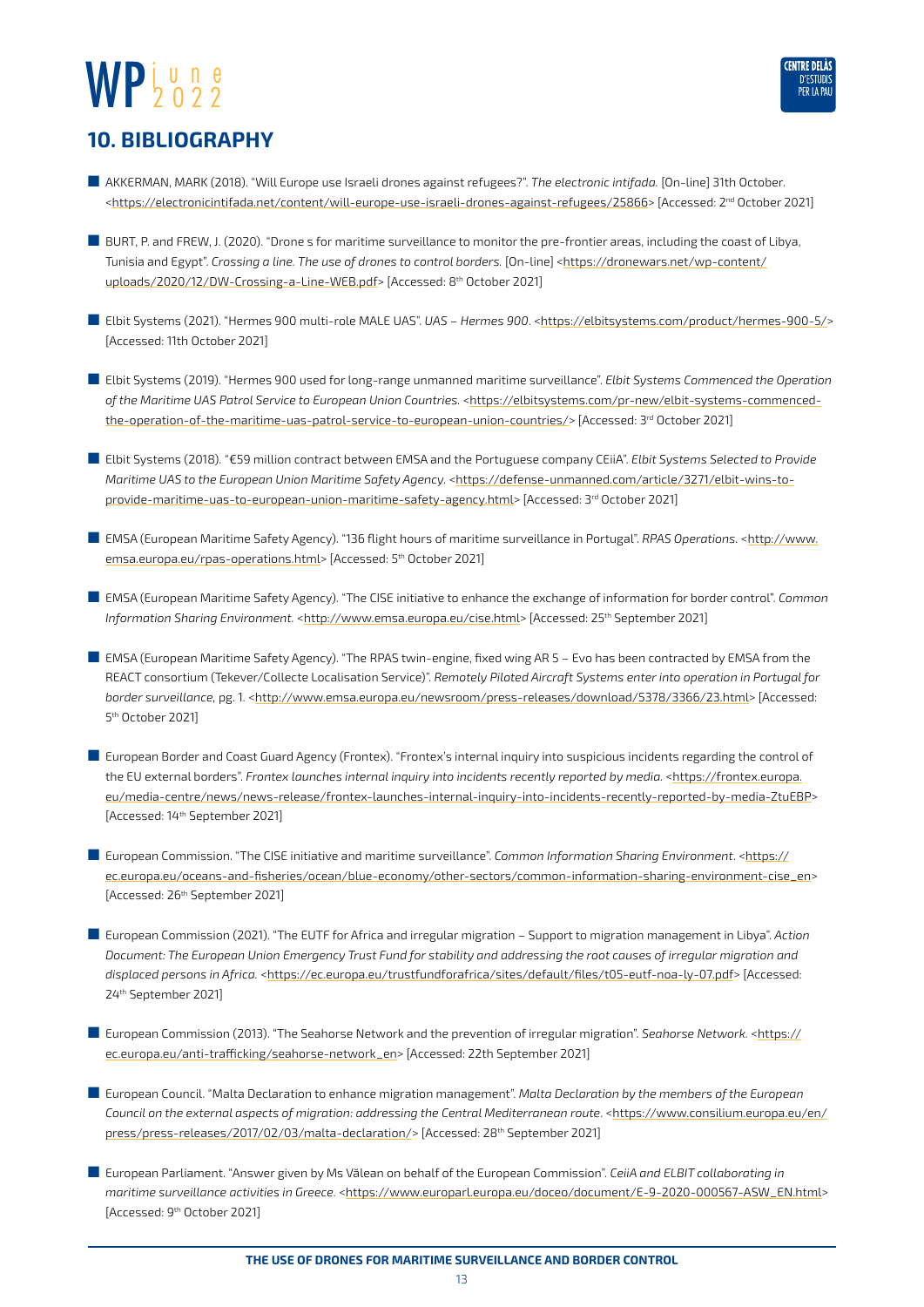

- European Parliament. "Frontex and the pushbacks of asylum-seekers by the Greek border guard". *MEPs to grill Frontex director on agency's role in pushbacks of asylum-seekers*. [<https://www.europarl.europa.eu/news/es/press-room/20201126IPR92509/](https://www.europarl.europa.eu/news/es/press-room/20201126IPR92509/meps-to-grill-frontex-director-on-agency-s-role-in-pushbacks-of-asylum-seekers) [meps-to-grill-frontex-director-on-agency-s-role-in-pushbacks-of-asylum-seekers>](https://www.europarl.europa.eu/news/es/press-room/20201126IPR92509/meps-to-grill-frontex-director-on-agency-s-role-in-pushbacks-of-asylum-seekers) [Accessed: 15th September 2021]
- European Parliament. "Question for written answer E-002892-16 to the Commission". *Compliance of EU-Turkey deal with the nonrefoulement principle.* [<https://www.europarl.europa.eu/doceo/document/E-8-2016-002892\\_EN.html](https://www.europarl.europa.eu/doceo/document/E-8-2016-002892_EN.html)> [Accessed: 30th September 2021]
- European Parliament. "Question for written answer E-003712/2020 to the Commission, Rule 138". *Deployment of Frontex drones in the Mediterranean.* [<https://www.europarl.europa.eu/doceo/document/E-9-2020-003712\\_EN.html>](https://www.europarl.europa.eu/doceo/document/E-9-2020-003712_EN.html) [Accessed: 7th October 2021]
- European Parliament. "Question for written answer E-002403/2018 to the Commission". *Frontex long-range drones for border surveillance*. <[https://www.europarl.europa.eu/doceo/document/E-8-2018-002403\\_EN.pdf>](https://www.europarl.europa.eu/doceo/document/E-8-2018-002403_EN.pdf) [Accessed: 12th September 2021]
- European Parliament. "Question for written answer E-003297/2021 to the Commission". *Multipurpose aerial surveillance at Frontex.* [<https://www.europarl.europa.eu/doceo/document/E-9-2021-003297\\_EN.html>](https://www.europarl.europa.eu/doceo/document/E-9-2021-003297_EN.html) [Accessed: 4th October 2021]
- European Parliament. "Question for written answer E-000892/2020 to the Commission". *Participation of the Tunisian Coast Guard in the 'Seahorse Mediterranean' Network*. <[https://www.europarl.europa.eu/doceo/document/E-9-2020-000892\\_EN.html](https://www.europarl.europa.eu/doceo/document/E-9-2020-000892_EN.html)> [Accessed: 23th September 2021]
- European Parliament. "Question for written answer E-002861/2020 to the Commission". *Purchasing Heron drones from Israeli*  military companies to enable Frontex and the European Maritime Safety Agency to control borders. [<https://www.europarl.europa.](https://www.europarl.europa.eu/doceo/document/E-9-2020-002861_EN.html) [eu/doceo/document/E-9-2020-002861\\_EN.html>](https://www.europarl.europa.eu/doceo/document/E-9-2020-002861_EN.html) [Accessed: 3rd October 2021]
- European Parliament. "Question for written answer E-007458-17 to the Commission". *Seahorse programme aimed at involving*  Libya in the EU's monitoring of the Mediterranean. [<https://www.europarl.europa.eu/doceo/document/E-8-2017-007458\\_](https://www.europarl.europa.eu/doceo/document/E-8-2017-007458_EN.html) [EN.html>](https://www.europarl.europa.eu/doceo/document/E-8-2017-007458_EN.html) [Accessed: 22th September 2021]
- European Parliament. "Question for written answer E-002890-19 to the Commission". *The use of drones as a border control tool.* [<https://www.europarl.europa.eu/doceo/document/E-9-2019-002890\\_EN.html](https://www.europarl.europa.eu/doceo/document/E-9-2019-002890_EN.html)> [Accessed: 4<sup>th</sup> October 2021]
- European Parliament. "The EUNAVFOR MED Operation SOPHIA and the cooperation with third countries". *Answer given by Vice-President Borrell on behalf of the European Commission.* [<https://www.europarl.europa.eu/doceo/document/E-9-2019-002654-](https://www.europarl.europa.eu/doceo/document/E-9-2019-002654-ASW_EN.html) [ASW\\_EN.html](https://www.europarl.europa.eu/doceo/document/E-9-2019-002654-ASW_EN.html)> [Accessed: 26<sup>th</sup> September 2021]
- European Parliament. "Written question number E-001267/2021 to the Commission". *Rule 138, Manned real-time monitoring on behalf of Frontex,* pg. 1. <[https://www.europarl.europa.eu/RegData/questions/reponses\\_qe/2021/001267/P9\\_](https://www.europarl.europa.eu/RegData/questions/reponses_qe/2021/001267/P9_RE(2021)001267(ANN01)_XL.pdf) [RE\(2021\)001267\(ANN01\)\\_XL.pdf](https://www.europarl.europa.eu/RegData/questions/reponses_qe/2021/001267/P9_RE(2021)001267(ANN01)_XL.pdf)> [Accessed: 4th October 2021]
- European Parliament. "Written question number E-002455/2021 to the Commission". *Surveillance sensor technology of Frontex drones in the Central Mediterranean.* <[https://www.europarl.europa.eu/doceo/document/E-9-2021-002455\\_EN.html](https://www.europarl.europa.eu/doceo/document/E-9-2021-002455_EN.html)> [Accessed: 5<sup>th</sup> October 2021]
- FRA (European Union Agency for Fundamental Rights). "Pushback practices and the right to asylum". *EU Charter of Fundamental Rights.* <<https://fra.europa.eu/en/eu-charter/article/18-right-asylum>> [Accessed: 2nd October 2021]
- Frontex. "Aerial surveillance flights in 2021". 2021 in brief. [<https://frontex.europa.eu/assets/Publications/General/2021\\_in\\_brief.](https://frontex.europa.eu/assets/Publications/General/2021_in_brief.pdf) [pdf](https://frontex.europa.eu/assets/Publications/General/2021_in_brief.pdf)> [Accessed: 18<sup>th</sup> December 2021]
- Frontex. "Enhancing cooperation on coast guard functions". *Frontex, EMSA and EFCA to strengthen cooperation on coast quard functions.* <[https://frontex.europa.eu/media-centre/news/news-release/frontex-emsa-and-efca-to-strengthen-cooperation](https://frontex.europa.eu/media-centre/news/news-release/frontex-emsa-and-efca-to-strengthen-cooperation-on-coast-guard-functions-L6oFcf)[on-coast-guard-functions-L6oFcf>](https://frontex.europa.eu/media-centre/news/news-release/frontex-emsa-and-efca-to-strengthen-cooperation-on-coast-guard-functions-L6oFcf) [Accessed: 6<sup>th</sup> November 2021]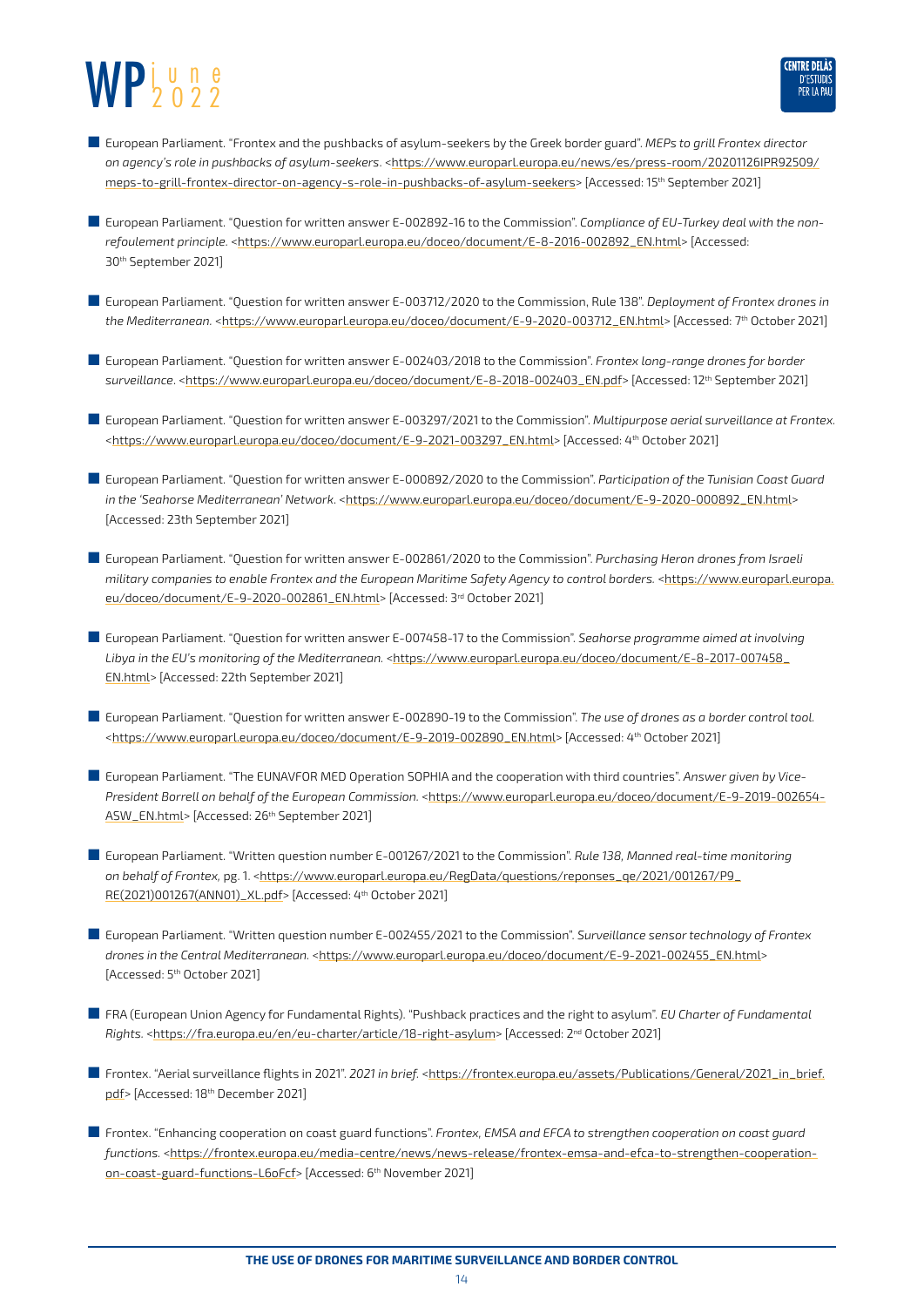

- Frontex. "16,732 migrants detected in 2019, the majority of them spotted by Frontex surveillance". *Consolidated Annual Activity Report 2020 European Border and Coast Guard Agency.* pg. 13. [<https://frontex.europa.eu/assets/Key\\_Documents/Annual\\_](https://frontex.europa.eu/assets/Key_Documents/Annual_report/2020/CAAR_2020_for_publication.pdf) [report/2020/CAAR\\_2020\\_for\\_publication.pdf](https://frontex.europa.eu/assets/Key_Documents/Annual_report/2020/CAAR_2020_for_publication.pdf)> [Accessed: 5th December 2021]
- Frontex. "Technology pilot project, including small MALE RPAS and VTOL for land and coastal border surveillance with an estimated value of 3.76 million euros". *Management board decision 31/2019 of 23 December 2019 adopting the Single Programming Document 2020-2022 including the Multi Annual Plan 2020-2022, the Programme of Work 2020 and the Budget 2020.* pg. 95. <[https://frontex.](https://frontex.europa.eu/assets/Key_Documents/MB_Decision/2019/MB_Decision_31_2019_adopting_Programming_Document_2020_2022.pdf) [europa.eu/assets/Key\\_Documents/MB\\_Decision/2019/MB\\_Decision\\_31\\_2019\\_adopting\\_Programming\\_Document\\_2020\\_2022.](https://frontex.europa.eu/assets/Key_Documents/MB_Decision/2019/MB_Decision_31_2019_adopting_Programming_Document_2020_2022.pdf) [pdf](https://frontex.europa.eu/assets/Key_Documents/MB_Decision/2019/MB_Decision_31_2019_adopting_Programming_Document_2020_2022.pdf)> [Accessed: 23th November 2021]
- IAI (Israel Aerospace Industries). "Highlights of the Heron Multi-Role MALE UAS Military Aircraft Group". *Heron Multi-Role MALE UAS.*  [<https://www.iai.co.il/p/heron](https://www.iai.co.il/p/heron)> [Accessed: 10<sup>th</sup> October 2021]
- Leonardo (2021). "Highlights of the Falco EVO Remotely-Piloted Air System". Sea product catalogue. <[https://electronics.leonardo.](https://electronics.leonardo.com/en/products/falco-evo) [com/en/products/falco-evo>](https://electronics.leonardo.com/en/products/falco-evo) [Accessed: 10th October 2021]
- Leonardo (2019). "Leonardo's Falco EVO drone used to control 81 migrants at the Italian coast". *Leonardo's Falco EVO drone is used*  to monitor irregular migration during Frontex operation. [<https://www.leonardo.com/en/press-release-detail/-/detail//12-07-](https://www.leonardo.com/en/press-release-detail/-/detail//12-07-2019-leonardo-s-falco-evo-drone-is-used-to-monitor-irregular-migration-during-frontex-operation) [2019-leonardo-s-falco-evo-drone-is-used-to-monitor-irregular-migration-during-frontex-operation>](https://www.leonardo.com/en/press-release-detail/-/detail//12-07-2019-leonardo-s-falco-evo-drone-is-used-to-monitor-irregular-migration-during-frontex-operation) [Accessed: 4th October 2021]
- Lockheed Martin. "Highlights Indago 3". *Indago 3 UAV.* [<https://www.lockheedmartin.com/en-us/products/indago-vtol-uav.](https://www.lockheedmartin.com/en-us/products/indago-vtol-uav.html) [html>](https://www.lockheedmartin.com/en-us/products/indago-vtol-uav.html) [Accessed: 14<sup>th</sup> October 2021]
- Mare Liberum. "EU Member States criticizing the work of civil society". *Germany detains ships of human rights organization Mare* Liberum. [<https://mare-liberum.org/en/germany-detains-ships-of-human-rights-organization-mare-liberum/](https://mare-liberum.org/en/germany-detains-ships-of-human-rights-organization-mare-liberum/)> [Accessed: 15th October 2021]
- MARTINY, F. (2020). "EU signs €100m drone contract with Airbus and Israeli arms firms". *Euractiv.* [On-line]. 22th October. <[https://](https://www.euractiv.com/section/justice-home-affairs/news/eu-signs-contract-with-airbus-and-israeli-arms-companies-to-spot-migrant-boats-with-drones/) [www.euractiv.com/section/justice-home-affairs/news/eu-signs-contract-with-airbus-and-israeli-arms-companies-to-spot](https://www.euractiv.com/section/justice-home-affairs/news/eu-signs-contract-with-airbus-and-israeli-arms-companies-to-spot-migrant-boats-with-drones/)[migrant-boats-with-drones/>](https://www.euractiv.com/section/justice-home-affairs/news/eu-signs-contract-with-airbus-and-israeli-arms-companies-to-spot-migrant-boats-with-drones/) [Accessed: 8<sup>th</sup> October 2021]
- MAZZEO, A. (2021). "Border surveillance, drones and militarization of the Mediterranean". *Statewatch* [On-line]. 6th May. [<https://](https://www.statewatch.org/analyses/2021/border-surveillance-drones-and-militarisation-of-the-mediterranean/) [www.statewatch.org/analyses/2021/border-surveillance-drones-and-militarisation-of-the-mediterranean/>](https://www.statewatch.org/analyses/2021/border-surveillance-drones-and-militarisation-of-the-mediterranean/) [Accessed: 5th October 2021]
- MONROY, M. (2021). "Border drones (Part 1): Unmanned surveillance of the EU's external borders by Frontex". *Digit Site 36*. [On-line]. 22th July. [<https://digit.site36.net/2021/07/22/border-drones-part-1-unmanned-surveillance-of-the-eus-external-borders-by](https://digit.site36.net/2021/07/22/border-drones-part-1-unmanned-surveillance-of-the-eus-external-borders-by-frontex/)[frontex/>](https://digit.site36.net/2021/07/22/border-drones-part-1-unmanned-surveillance-of-the-eus-external-borders-by-frontex/) [Accessed: 6<sup>th</sup> October 2021]
- MORALES, G. F. (2021). "Report on means to address the human rights impact of pushbacks of migrants on land and at sea". *Human Rights Council – UN General Assembly.* A/HRC/47/30. [On-line] [<https://undocs.org/en/A/HRC/47/30>](https://undocs.org/en/A/HRC/47/30) [Accessed: 14th September 2021]
- MORENO-LAX, V., ALLSOPPP, J., TSOURDI, E., DE BRUYCKER, P. and DE LEO, A. (2021). "The EU Approach on Migration in the Mediterranean". *European Parliament. PE 694.413.* [On-line] <[https://www.europarl.europa.eu/RegData/etudes/](https://www.europarl.europa.eu/RegData/etudes/STUD/2021/694413/IPOL_STU(2021)694413_EN.pdf) [STUD/2021/694413/IPOL\\_STU\(2021\)694413\\_EN.pdf>](https://www.europarl.europa.eu/RegData/etudes/STUD/2021/694413/IPOL_STU(2021)694413_EN.pdf) [Accessed: 29th September 2021]
- RADJENOVIC, A. (2021). "Search and rescue in the Mediterranean". *European Parliamentary Research Service.* PE 659.442 [On-line] [<https://www.europarl.europa.eu/RegData/etudes/BRIE/2021/659442/EPRS\\_BRI\(2021\)659442\\_EN.pdf](https://www.europarl.europa.eu/RegData/etudes/BRIE/2021/659442/EPRS_BRI(2021)659442_EN.pdf)> [Accessed: 12th September 2021]
- Schiebel. "Schiebel Camcopter S-100 UAS". Schiebel's CAMCOPTER® S-100 Unmanned Air System. <[https://schiebel.net/products/](https://schiebel.net/products/camcopter-s-100/) [camcopter-s-100/>](https://schiebel.net/products/camcopter-s-100/) [Accessed: 11<sup>th</sup> October 2021]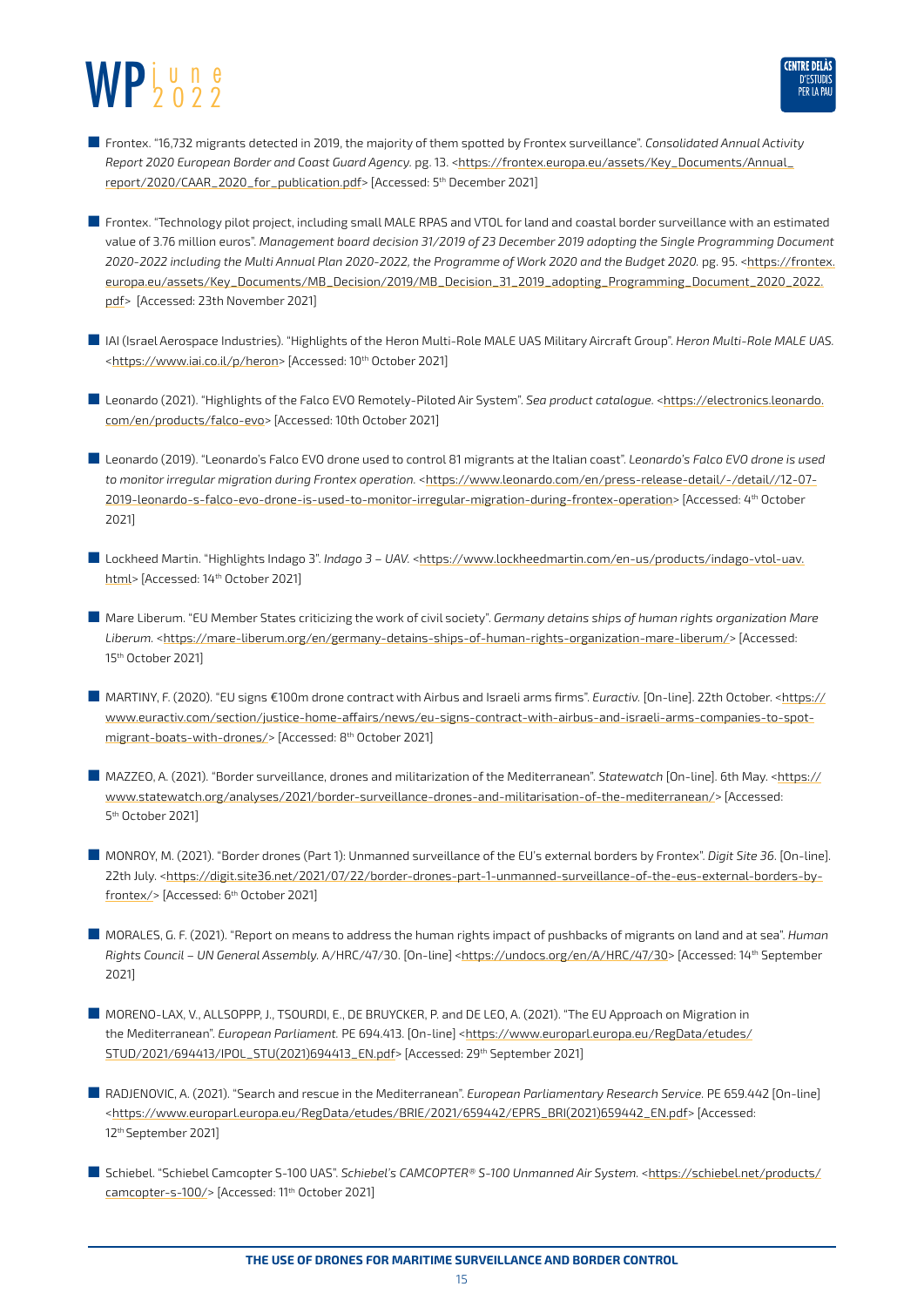

- Scramble Dutch Aviation Society. "FRONTEX awarded contracts totalling €100 million to operate the RPAS for maritime aerial surveillance services". *FRONTEX Heron in Maltese markings.* <[https://www.scramble.nl/military-news/frontex-heron-in-maltese](https://www.scramble.nl/military-news/frontex-heron-in-maltese-markings)[markings>](https://www.scramble.nl/military-news/frontex-heron-in-maltese-markings) [Accessed: 9th October 2021]
- SESAR (Single European Sky ATM Research). "European drone market's growth by 2035 and 2050". *European Drones Outlook* Study. Unlocking the value for Europe. pg. 3.[<https://www.sesarju.eu/sites/default/files/documents/reports/European\\_Drones\\_](https://www.sesarju.eu/sites/default/files/documents/reports/European_Drones_Outlook_Study_2016.pdf) [Outlook\\_Study\\_2016.pdf>](https://www.sesarju.eu/sites/default/files/documents/reports/European_Drones_Outlook_Study_2016.pdf) [Accessed: 12<sup>th</sup> December 2021]
- Statista. "Increase of Frontex's budget in the European Union". Annual budget of Frontex in the European Union from 2005 to 2021. [<https://www.statista.com/statistics/973052/annual-budget-frontex-eu/>](https://www.statista.com/statistics/973052/annual-budget-frontex-eu/) [Accessed: 8<sup>th</sup> December 2021]
- TED Europa (Tenders Electronic Daily). "Contract for long endurance and long range RPAS". *Portugal-Lisbon: Contract for long endurance and long range RPAS.* <[https://ted.europa.eu/udl?uri=TED:NOTICE:116450-2018:TEXT:EN:HTML>](https://ted.europa.eu/udl?uri=TED:NOTICE:116450-2018:TEXT:EN:HTML) [Accessed: 23th October 2021]
- TED Europa (Tenders Electronic Daily). "Contract for RPAS for medium altitude long endurance maritime aerial surveillance". *FRONTEX/OP/888/2019/JL/CG.* [<https://etendering.ted.europa.eu/cft/cft-display.html?cftId=5444](https://etendering.ted.europa.eu/cft/cft-display.html?cftId=5444)> [Accessed: 28th October 2021]
- TED Europa (Tenders Electronic Daily). "Trial of RPAS for long endurance maritime aerial surveillance". *Frontex/OP/800/2017/JL*. [<https://etendering.ted.europa.eu/cft/cft-display.html?cftId=2945](https://etendering.ted.europa.eu/cft/cft-display.html?cftId=2945)> [Accessed: 20th October 2021]
- Tekever. "Tekever AR5". *TEKEVER AR5 main capabilities.* <[http://uas.tekever.com/ar5/>](http://uas.tekever.com/ar5/) [Accessed: 12<sup>th</sup> October 2021]
- UAVISION. "Wingo OGASSA OGS42, the largest generation of UAVision Unmanned Air Systems". *OGASSA OGS42*. [<https://www.](https://www.uavision.com/ogassa-ogs42) [uavision.com/ogassa-ogs42>](https://www.uavision.com/ogassa-ogs42) [Accessed: 13<sup>th</sup> October 2021]
- UN (United Nations). "The duty to render assistance of the UN Convention on the Law of the Sea". *United Nations Convention on the Law of the Sea,* pg. 60. <[https://www.un.org/depts/los/convention\\_agreements/texts/unclos/unclos\\_e.pdf](https://www.un.org/depts/los/convention_agreements/texts/unclos/unclos_e.pdf)> [Accessed: 30th September 2021]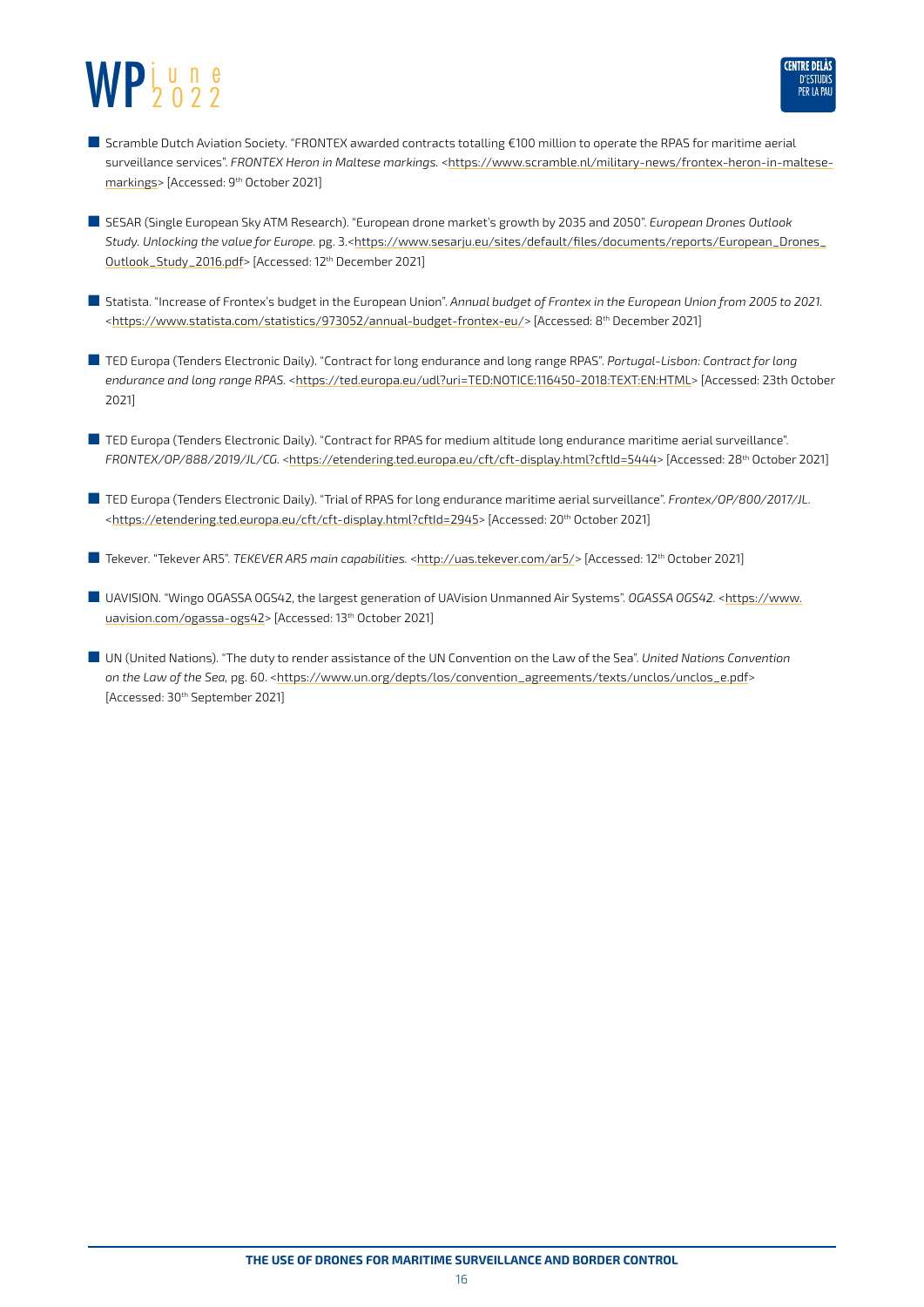

#### <span id="page-16-0"></span>**11. ANNEXES**

#### **Table 2. Frontex's budget allocation for drones by activities (2016-2020)**

| Year | <b>Activities</b>                                                                                                                                                                                                                                                                                                                                                                                                                                                                                                      |
|------|------------------------------------------------------------------------------------------------------------------------------------------------------------------------------------------------------------------------------------------------------------------------------------------------------------------------------------------------------------------------------------------------------------------------------------------------------------------------------------------------------------------------|
| 2016 | Expenditure in 'Audit and evaluation needs; RPAS needs in RDU' = $770.000 \text{ EUR}^2$                                                                                                                                                                                                                                                                                                                                                                                                                               |
| 2017 | Assessment of Border Control Technologies - larger size long endurance RPAS in Eastern Mediterranean Sea region. <sup>3</sup>                                                                                                                                                                                                                                                                                                                                                                                          |
|      | Technology Assessment and Acquisition - ICAO Second Global Remotely Piloted Aircraft Systems Symposium. <sup>4</sup><br>Commitments: 6,651,082 EUR <sup>5</sup><br>Payments (2017): 184,036 EUR<br>Expected payments (2018): 6,467,046 EUR                                                                                                                                                                                                                                                                             |
| 2018 | Surveillance and communication services - Integration of RPAS data into a maritime picture (IMS, Eurosur, Fusion Sevices). <sup>6</sup><br>Enlargement of Frontex Fixed-Wing Aircraft (FWA) services and EMSA RPAS services for multipurpose operations.<br>EMSA provided mid-size fixed wing RPAS services over Portuguese waters to FRONTEX with a payload configuration<br>composed of optical and infrared cameras, a maritime radar, AIS and distress signal receiver.                                            |
|      | Capacity sharing - Sharing information about existing and planned sea and air surveillance possibilities as well as providing<br>a database accessible to the agencies. Cooperation with EFCA in the use of Frontex's RPAS pilot. <sup>7</sup>                                                                                                                                                                                                                                                                         |
|      | Research and Innovation: technology assessment - Testing, trials and demonstrations of technologies and solutions for<br>border control: trial of MALE RPAS for long endurance Maritime Aerial Surveillance; and maritime analysis tools pilot trial. <sup>8</sup>                                                                                                                                                                                                                                                     |
| 2019 | Surveillance and communication services - Frontex supported the European Fisheries Control Agency (EFCA) via<br>multipurpose aerial surveillance during MMO Black Sea operation in May 2019 and Baltic Sea Region Border Control<br>Cooperation (BSRBCC) in Denmark at the beginning of June. During MAS missions, 149 sightings were reported to EFCA in<br>the same year. <sup>9</sup>                                                                                                                               |
|      | Capacity sharing - Cooperation with EFCA in the use of Frontex's RPAS pilot. Frontex and EFCA have set operational contacts<br>and enhance their exchange of information in connection with EFCA offshore patrol vessel operational activity. <sup>10</sup>                                                                                                                                                                                                                                                            |
|      | Research and Innovation: technology - Testing and evaluation of the small MALE RPAS pilot project in the Central<br>Mediterranean Sea; facilitating the dialogue with the industry in terms of innovative technical solutions relevant for border<br>control. <sup>11</sup>                                                                                                                                                                                                                                            |
|      | Cooperation activities - Support on the development of the procurement for RPAS and Frontex aerial surveillance system;<br>participation in external meetings and conferences to address technology issues relevant for border control and coast guard<br>functions; technical support to the activities of the European Commission, EU agencies, Member States and third countries. <sup>12</sup>                                                                                                                     |
|      | Inter-institutional framework contract for aerial surveillance for border control and coast guard function services for<br>Frontex/EFCA - Expenditure: EUR 27 million. <sup>13</sup>                                                                                                                                                                                                                                                                                                                                   |
| 2020 | Research and innovation activities - Frontex has been focused on participating in the development of research and<br>innovation activities for border control, including the use of advanced surveillance technology. It has also been assisting<br>the European Commission in the response to the operational needs for an advance protection of the EU external borders.<br>Experts from the agency participated in research projects related to border security within the framework of Horizon 2020. <sup>14</sup> |
|      | Second aerostat pilot project for maritime surveillance - This project aims to provide innovative solutions and propose a<br>cost-effective, reliable and green solution for maritime surveillance. <sup>15</sup>                                                                                                                                                                                                                                                                                                      |
|      | Source: Author's own, using references shown                                                                                                                                                                                                                                                                                                                                                                                                                                                                           |

- 2. Frontex Annual Activity Report 2016 (pg. 45) [https://frontex.europa.eu/assets/Key\\_Documents/Annual\\_report/2016/Annual\\_Activity\\_Report\\_2016.pdf](https://frontex.europa.eu/assets/Key_Documents/Annual_report/2016/Annual_Activity_Report_2016.pdf)
- 3. Frontex Annual Activity Report 2016 (pg. 119) [https://frontex.europa.eu/assets/Key\\_Documents/Annual\\_report/2016/Annual\\_Activity\\_Report\\_2016.pdf](https://frontex.europa.eu/assets/Key_Documents/Annual_report/2016/Annual_Activity_Report_2016.pdf) 4. Statewatch. "Frontex Annual Activity Report 2017". (pg.123). [https://www.statewatch.org/media/documents/news/2018/jul/eu-frontex-annual-activity](https://www.statewatch.org/media/documents/news/2018/jul/eu-frontex-annual-activity-report-2017.pdf)[report-2017.pdf](https://www.statewatch.org/media/documents/news/2018/jul/eu-frontex-annual-activity-report-2017.pdf)
- 5. This amount also includes other activities.
- 6. European Parliament. "Frontex Consolidated Annual Activity Report 2018. (pg. 21) [https://www.europarl.europa.eu/cmsdata/185405/CAAR%202018.pdf](https://www.europarl.europa.eu/cmsdata/185405/CAAR 2018.pdf)
- 7. European Parliament. "Frontex Consolidated Annual Activity Report 2018. (pg. 23). [https://www.europarl.europa.eu/cmsdata/185405/CAAR%202018.pdf](https://www.europarl.europa.eu/cmsdata/185405/CAAR 2018.pdf)
- 8. European Parliament. "Frontex Consolidated Annual Activity Report 2018. (pg. 42) [https://www.europarl.europa.eu/cmsdata/185405/CAAR%202018.pdf](https://www.europarl.europa.eu/cmsdata/185405/CAAR 2018.pdf) 9. Frontex Consolidated Annual Activity Report 2019. (pg. 29).[https://frontex.europa.eu/assets/Key\\_Documents/Annual\\_report/2019/General\\_Report\\_2019.pdf](https://frontex.europa.eu/assets/Key_Documents/Annual_report/2019/General_Report_2019.pdf)
- 10. Frontex Consolidated Annual Activity Report 2019. (pg. 29).[https://frontex.europa.eu/assets/Key\\_Documents/Annual\\_report/2019/General\\_](https://frontex.europa.eu/assets/Key_Documents/Annual_report/2019/General_Report_2019.pdf) [Report\\_2019.pdf](https://frontex.europa.eu/assets/Key_Documents/Annual_report/2019/General_Report_2019.pdf)
- 11. Frontex Consolidated Annual Activity Report 2019. (pg. 61)[.https://frontex.europa.eu/assets/Key\\_Documents/Annual\\_report/2019/General\\_Report\\_2019.pdf](https://frontex.europa.eu/assets/Key_Documents/Annual_report/2019/General_Report_2019.pdf)
- 12. Frontex Consolidated Annual Activity Report 2019. (pg. 61)[.https://frontex.europa.eu/assets/Key\\_Documents/Annual\\_report/2019/General\\_Report\\_2019.pdf](https://frontex.europa.eu/assets/Key_Documents/Annual_report/2019/General_Report_2019.pdf) 13. Frontex Consolidated Annual Activity Report 2019. (pg. 96)[.https://frontex.europa.eu/assets/Key\\_Documents/Annual\\_report/2019/General\\_](https://frontex.europa.eu/assets/Key_Documents/Annual_report/2019/General_Report_2019.pdf)
- [Report\\_2019.pdf](https://frontex.europa.eu/assets/Key_Documents/Annual_report/2019/General_Report_2019.pdf) 14. Frontex Consolidated Annual Activity Report 2020. European Border and Coast Guard Agency.(pg. 9) [https://frontex.europa.eu/assets/Key\\_Documents/](https://frontex.europa.eu/assets/Key_Documents/Annual_report/2020/CAAR_2020_for_publication.pdf)
- [Annual\\_report/2020/CAAR\\_2020\\_for\\_publication.pdf](https://frontex.europa.eu/assets/Key_Documents/Annual_report/2020/CAAR_2020_for_publication.pdf)
- 15. Frontex Consolidated Annual Activity Report 2020. European Border and Coast Guard Agency.(pg. 22) [https://frontex.europa.eu/assets/Key\\_Documents/](https://frontex.europa.eu/assets/Key_Documents/Annual_report/2020/CAAR_2020_for_publication.pdf) [Annual\\_report/2020/CAAR\\_2020\\_for\\_publication.pdf](https://frontex.europa.eu/assets/Key_Documents/Annual_report/2020/CAAR_2020_for_publication.pdf)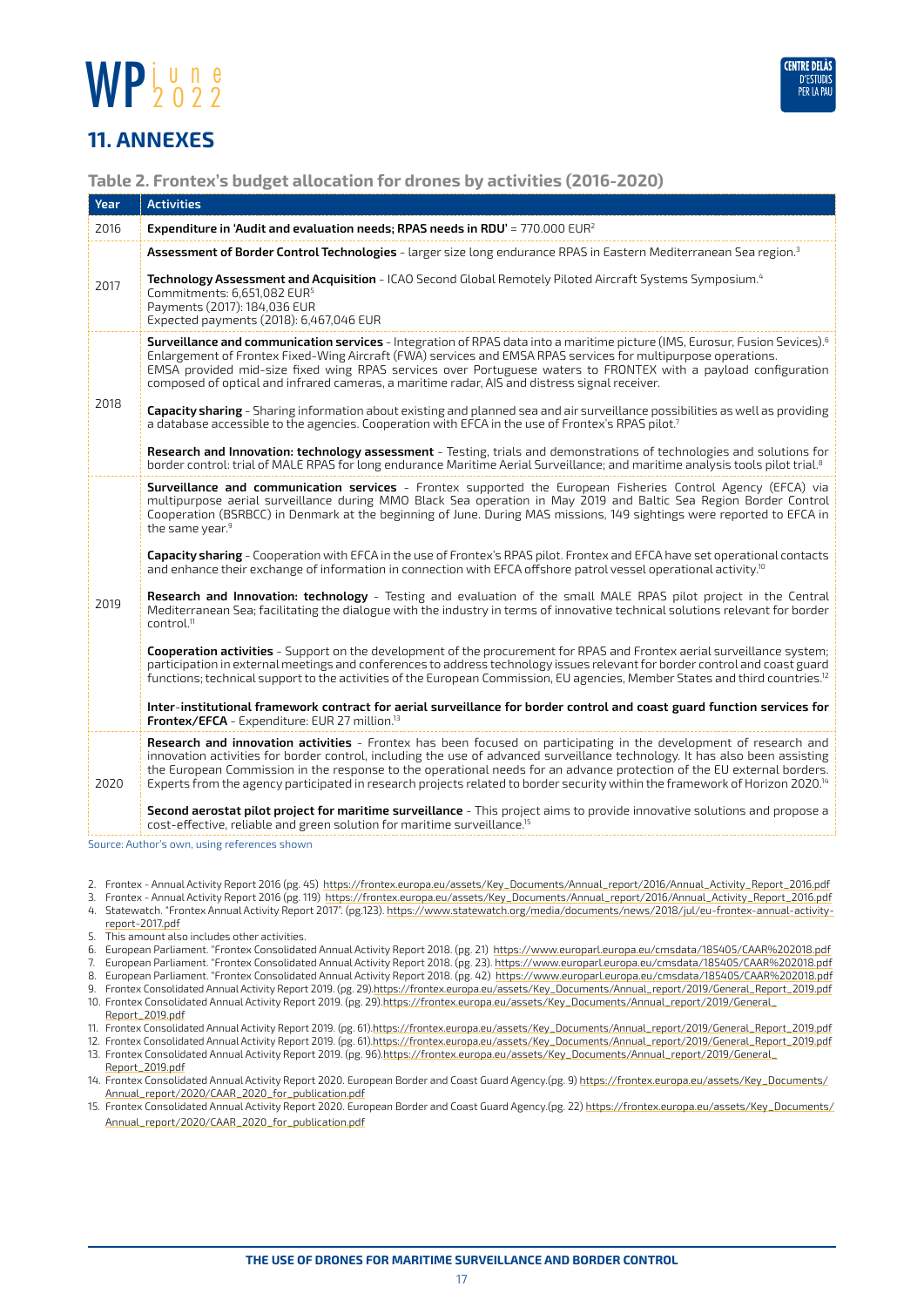

#### **Table 3. Frontex contracts and public tenders to obtain RPAS (2014-2021)**

| Year | <b>Contracts and public tenders</b>                                                                                                                | <b>Expenditure</b>                                                    | <b>Additional information</b>                                                                                                                                                                                                                                                                                                                                                                                                                                                                                                                                                                                                                                                                                     |  |
|------|----------------------------------------------------------------------------------------------------------------------------------------------------|-----------------------------------------------------------------------|-------------------------------------------------------------------------------------------------------------------------------------------------------------------------------------------------------------------------------------------------------------------------------------------------------------------------------------------------------------------------------------------------------------------------------------------------------------------------------------------------------------------------------------------------------------------------------------------------------------------------------------------------------------------------------------------------------------------|--|
| 2014 | Poland-Warsaw: Pilot project<br>on purchasing of aerial<br>surveillance service for Frontex<br>coordinated operational<br>activities <sup>16</sup> | Value, excluding VAT:<br>€ 270,000                                    | Contract No: Frontex/OP/470/2013/JL.<br>Contractor: Diamond-Executive Aviation                                                                                                                                                                                                                                                                                                                                                                                                                                                                                                                                                                                                                                    |  |
| 2015 | Poland-Warsaw: Framework<br>contract for aerial surveillance<br>services assets and expert<br>support <sup>17</sup>                                | Value, excluding VAT:<br>€10 million                                  | Contract No: Frontex/OP/166/2015/JL.<br>Contractors: CAE Aviation, EASP Air BV, Indra Sistemas SA,<br>Diamond-Executive Aviation Ltd, Défense Conseil International,<br>Vigilance BV, SIA                                                                                                                                                                                                                                                                                                                                                                                                                                                                                                                         |  |
| 2016 | Poland-Warsaw: Medium<br><b>Altitude Long Endurance RPAS</b><br>deployment for maritime<br>surveillance <sup>18</sup>                              | Value:<br>€4.75 million                                               | Contractor:<br>Israel Aerospace Industries                                                                                                                                                                                                                                                                                                                                                                                                                                                                                                                                                                                                                                                                        |  |
|      | Trial of RPAS for maritime aerial<br>surveillance. <sup>19</sup>                                                                                   | Value excluding VAT:<br>€101.5 million                                | Tender Reference Number: Frontex/0P/694/2016/JL.<br>With the aim to acquire 8 blocks of 100 hours each of maritime<br>border surveillance services. This service was expected to be<br>carried out with a MALE RPAS in the Mediterranean Sea.                                                                                                                                                                                                                                                                                                                                                                                                                                                                     |  |
|      | <b>RPAS</b> maritime aerial<br>surveillance services trial. <sup>20</sup> <sup>21</sup>                                                            | Value excluding VAT:<br>$£2.5$ million                                | Tender Reference Number: Frontex/0P/496/2016/JL<br>The agency wanted to deploy RPAS in the Mediterranean<br>Sea, requesting a service that included the provision of RPAS<br>platform, payload, communication equipment, experts and<br>operational support.                                                                                                                                                                                                                                                                                                                                                                                                                                                      |  |
| 2017 | Poland-Warsaw: Trial of<br>remotely piloted aircraft<br>system for long endurance<br>maritime aerial surveillance <sup>22</sup>                    | Value excluding VAT:<br>€7 million                                    | Tender Reference Number: Frontex/OP/800/2017/JL.                                                                                                                                                                                                                                                                                                                                                                                                                                                                                                                                                                                                                                                                  |  |
|      | Trial of RPAS for long endurance<br>maritime aerial surveillance,<br>including the trial of both MALE<br>and small MALE. <sup>23</sup> 24          | Total value of<br>the procurement<br>(excluding VAT):<br>€6.4 million | Tender Reference Number: Frontex/OP/800/2017/JL - signed<br>with a consortium between IAI, Israel and AIRBUS DS<br>- Airbus (DE), IAI (ISR), Heron 1, €4.75 million<br>- Leonardo (ITA), Leonardo, Falco Evo, €1.7 million<br>It has the aim to fly up to 600 and 300 hours respectively,<br>over a period of 120 days in 2018. The trials will take place in<br>the Eastern Mediterranean Sea in cooperation with so me EU<br>Member States and with the support of the Hellenic Authorities.<br>The payload on board the RPAS included a radar, AIS and a<br>camera, which was used in the Joint Operation Poseidon.                                                                                            |  |
|      | Poland-Warsaw: Framework<br><b>Contract for Aerial Surveillance</b><br><b>Services Assets and Expert</b><br>Support Lot 125                        | Value excluding VAT:<br>€14.5 million                                 | Contract No: Frontex/OP/166/2015/JL                                                                                                                                                                                                                                                                                                                                                                                                                                                                                                                                                                                                                                                                               |  |
|      | <b>Poland-Warsaw: Maritime</b><br>analysis tools <sup>26</sup>                                                                                     | Value excluding VAT:<br>€783,000                                      | Tender Reference Number: Frontex/RP/1187/2017/AH                                                                                                                                                                                                                                                                                                                                                                                                                                                                                                                                                                                                                                                                  |  |
|      | <b>EMSA</b> - Portugal-Lisbon:<br>Contract for long endurance<br>and long range RPAS <sup>27</sup>                                                 | Value excluding VAT:<br>€59 million                                   | Tender Reference Number: EMSA/OP/1/2018                                                                                                                                                                                                                                                                                                                                                                                                                                                                                                                                                                                                                                                                           |  |
|      | Poland-Warsaw: Trial of<br><b>Remotely Piloted Aircraft</b><br>System for long endurance<br>Maritime Aerial Surveillance <sup>28</sup>             | Value excluding VAT:<br>€6.4 million                                  | Tender Reference Number: Frontex/0P/800/2017/JL                                                                                                                                                                                                                                                                                                                                                                                                                                                                                                                                                                                                                                                                   |  |
| 2018 | <b>Aerial Surveillance Services for</b><br>Border & Coast Guard Function <sup>29</sup>                                                             | Value excluding VAT:<br>€27 million                                   | Tender Reference Number: Frontex/0P/104/2018/JL/MS                                                                                                                                                                                                                                                                                                                                                                                                                                                                                                                                                                                                                                                                |  |
|      | <b>Aerial Surveillance Services</b><br>for Border & Coast Guard<br>Function <sup>30</sup> 31                                                       | Total: €38 million                                                    | The aim of this tender is to enable Frontex and EFCA to dispose<br>of aerial surveillance equipment with high deployability to cover<br>their requirements for operations of maritime aerial surveillance.<br>Tender Reference Number: Frontex/0P/932/2018/JL/MS<br>For Mid-Range and Long-Range surveillance flights.<br>Contractors:<br>- CAE Aviation / DEA Aviation Ltd / Airborne Technologies GmbH/<br>Fly4Less Kft: €2.25 million<br>- CAE Aviation / DEA Aviation Ltd / EASP Air BV: €6.05 million<br>- CAE Aviation / DEA Aviation Ltd / EASP Air BV: €7.2 million<br>- CAE Aviation / DEA Aviation Ltd / EASP Air BV: €13.5 million<br>- Aerial and related services: value excluding VAT: $E9$ million |  |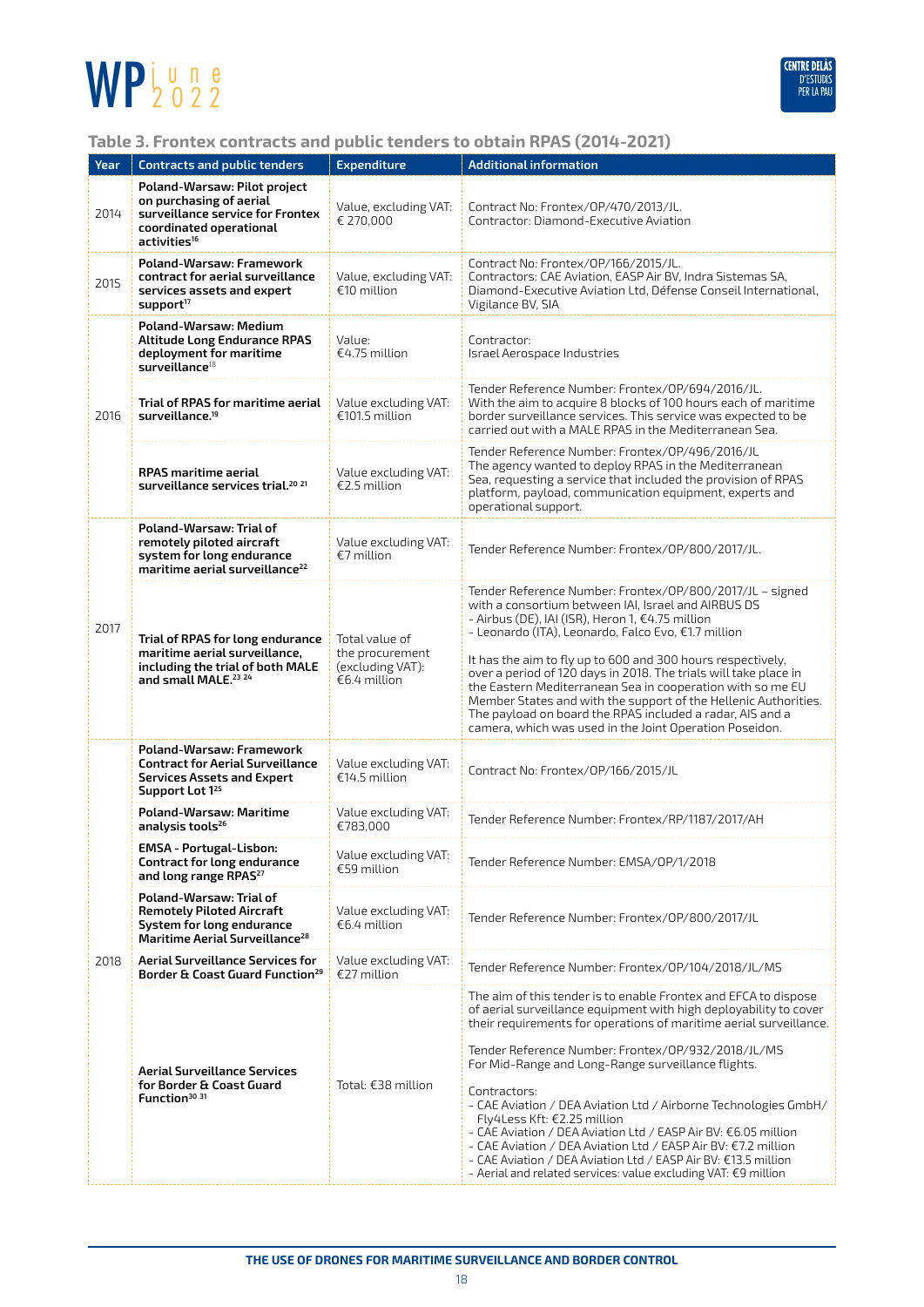

| Year | <b>Contracts and public tenders</b>                                                                                                                      | <b>Expenditure</b>                        | <b>Additional information</b>                                                                                                                                                                                                                                                                                                    |  |
|------|----------------------------------------------------------------------------------------------------------------------------------------------------------|-------------------------------------------|----------------------------------------------------------------------------------------------------------------------------------------------------------------------------------------------------------------------------------------------------------------------------------------------------------------------------------|--|
| 2019 | Poland-Warsaw: Remotely<br><b>Piloted Aircraft Systems</b><br>for Medium Altitude Long<br><b>Endurance Maritime Aerial</b><br>Surveillance <sup>32</sup> | Value excluding VAT:<br>$£50$ million     | Tender Reference Number: FRONTEX/ OP/888/2019/JL/CG                                                                                                                                                                                                                                                                              |  |
|      | <b>RPAS for Medium Altitude Long</b><br><b>Endurance Maritime Aerial</b><br>Surveillance <sup>33</sup>                                                   | $€50$ million                             | Tender Reference Number: FRONTEX/OP/888/2019/JL/CG<br>Total value of the procurement (excluding VAT):<br>Contractors: Airbus, IAI, Heron 1; U-TACS, Elbit, Hermes 900<br>Operations to be conducted in Greece, Italy and/or in Malta,<br>including reliable close to real time live data streaming and data<br>sharing capacity. |  |
| 2020 | Poland-Warsaw: Remotely<br><b>Piloted Aircraft Systems</b><br>for Medium Altitude Long<br><b>Endurance Maritime Aerial</b><br>Surveillance <sup>34</sup> | Value excluding VAT:<br>€50 million       | Tender Reference Number: Frontex/OP/888/2019/JL/CG                                                                                                                                                                                                                                                                               |  |
|      | <b>Poland-Warsaw: Frontex</b><br><b>Surveillance Aircraft Services</b><br>for Border and Coast Guard<br><b>Functions (FSAI)</b> <sup>35</sup>            | Value excluding VAT:<br>$£101.5$ million  | Tender Reference Number: Frontex/0P/694/2020/JL/MS                                                                                                                                                                                                                                                                               |  |
|      | <b>Maritime Surveillance Aerostat</b><br>two Technology Pilot <sup>36</sup>                                                                              | Estimated total<br>value: $£3.01$ million | Tender Reference Number: Frontex/0P/612/2020/JL                                                                                                                                                                                                                                                                                  |  |
|      | <b>Purchase of Drones and</b><br>Payloads <sup>37</sup>                                                                                                  | Estimated total<br>value: $E2$ million    | Tender Reference Number: Frontex/0P/884/2020/JL                                                                                                                                                                                                                                                                                  |  |
| 2021 | <b>Poland-Warsaw: Frontex</b><br><b>Surveillance Aircraft Services</b><br>for Border and Coast Guard<br>Functions (FSAI) <sup>38</sup>                   | Value excluding VAT:<br>€53.6 million     | Contract No: Frontex/OP/694/2020/JL/MS<br>Contractors: DEA Aviation; EASP Air BV; 2. Scotty Group Austria<br>GmbH: 2Excel Aviation Ltd                                                                                                                                                                                           |  |
|      | <b>Poland-Warsaw: Frontex</b><br><b>Surveillance Aircraft Services</b><br>for Border and Coast Guard<br><b>Functions (FSAI)</b> <sup>39</sup>            | Value excluding VAT:<br>$£30.9$ million   | Contract No: Frontex/0P/694/2020/JL/MS<br>Contractors: DEA Aviation; ASP Air BV; 2. Scotty Group Austria<br>GmbH; 2Excel Aviation Ltd; ISR Support Europe BV                                                                                                                                                                     |  |

Source: Author's own, using references shown

16. TED Europa "Contract award notice for aerial surveillance service for Frontex"*.* <https://ted.europa.eu/udl?uri=TED:NOTICE:106392-2014:TEXT:EN:HTML>

17. TED Europa "Contract award notice for aerial surveillance services"*.* <https://ted.europa.eu/udl?uri=TED:NOTICE:331224-2015:TEXT:EN:HTML>

- 18. AsktheEU. "Award contract to obtain RPAS for maritime surveillance (pg.6) [https://www.asktheeu.org/en/request/7359/response/24318/attach/3/](https://www.asktheeu.org/en/request/7359/response/24318/attach/3/TIN sector docs.pdf?cookie_passthrough=1) [TIN%20sector%20docs.pdf?cookie\\_passthrough=1](https://www.asktheeu.org/en/request/7359/response/24318/attach/3/TIN sector docs.pdf?cookie_passthrough=1)
- 19. TED Europa "Trial of remotely piloted aircraft system for maritime aerial surveillance". [https://etendering.ted.europa.eu/cft/cft-display.](https://etendering.ted.europa.eu/cft/cft-display.html?cftId=1964) [html?cftId=1964](https://etendering.ted.europa.eu/cft/cft-display.html?cftId=1964)
- 20. TED Europa "RPAS maritime aerial surveillance services trial".<https://etendering.ted.europa.eu/cft/cft-display.html?cftId=1811>
- 21. TED Europa "Poland-Warsaw: RPAS maritime aerial surveillance services trial" <https://ted.europa.eu/udl?uri=TED:NOTICE:274963-2016:TEXT:EN:HTML>
- 22. TED Europa "Trial RPAS for long endurance maritime aerial surveillance". [https://ted.europa.eu/udl?uri=TED:NOTICE:390536-](https://ted.europa.eu/udl?uri=TED:NOTICE:390536-2017:TEXT:EN:HTML&tabId=1) [2017:TEXT:EN:HTML&tabId=1](https://ted.europa.eu/udl?uri=TED:NOTICE:390536-2017:TEXT:EN:HTML&tabId=1)
- 23. European Parliament. "Frontex Consolidated Annual Activity Report 2018. (pg. 44) [https://www.europarl.europa.eu/cmsdata/185405/CAAR%202018.](https://www.europarl.europa.eu/cmsdata/185405/CAAR 2018.pdf) [pdf](https://www.europarl.europa.eu/cmsdata/185405/CAAR 2018.pdf)
- 24. TED Europa "Trial of RPAS for long endurance maritime aerial surveillance".<https://ted.europa.eu/udl?uri=TED:NOTICE:10629-2018:TEXT:EN:HTML>
- 25. TED Europa "Contract for aerial surveillance service assets". <https://ted.europa.eu/udl?uri=TED:NOTICE:118656-2018:TEXT:EN:HTML>
- 26. TED Europa "Contract award notice for maritime analysis tools". [https://ted.europa.eu/TED/notice/udl?uri=TED:NOTICE:249435-](https://ted.europa.eu/TED/notice/udl?uri=TED:NOTICE:249435-2018:TEXT:NL:HTML&tabId=1)
- [2018:TEXT:NL:HTML&tabId=1](https://ted.europa.eu/TED/notice/udl?uri=TED:NOTICE:249435-2018:TEXT:NL:HTML&tabId=1)
- 27. TED Europa "Contract award notice to obtain an Hermes 900 from Elbit Systems". [https://ted.europa.eu/udl?uri=TED:NOTICE:473924-](https://ted.europa.eu/udl?uri=TED:NOTICE:473924-2018:TEXT:EN:HTML&src=0) [2018:TEXT:EN:HTML&src=0](https://ted.europa.eu/udl?uri=TED:NOTICE:473924-2018:TEXT:EN:HTML&src=0)
- 28. TED Europa "Trial of RPAS for long endurance maritime aerial surveillance". https://ted.europa.eu/udl?uri=TED:NOTICE:10629-2018:TEXT:EN:HTML
- 29. TED Europa "Contract for aerial surveillance services for border & coast guard function". [https://etendering.ted.europa.eu/cft/cft-display.](https://etendering.ted.europa.eu/cft/cft-display.html?cftId=3361) [html?cftId=3361](https://etendering.ted.europa.eu/cft/cft-display.html?cftId=3361)
- 30. TED Europa "Aerial Surveillance Services for Border and Coast Guard Functions".<https://etendering.ted.europa.eu/cft/cft-display.html?cftId=4038> 31. TED Europa "Contract for aerial surveillance services for border and coast guard functions". [https://ted.europa.eu/udl?uri=TED:NOTICE:338734-](https://ted.europa.eu/udl?uri=TED:NOTICE:338734-2019:TEXT:EN:HTML) [2019:TEXT:EN:HTML](https://ted.europa.eu/udl?uri=TED:NOTICE:338734-2019:TEXT:EN:HTML)
- 32. TED Europa "Contract for RPAS for medium altitude long endurance maritime aerial surveillance". [https://ted.europa.eu/udl?uri=TED:NOTICE:490010-](https://ted.europa.eu/udl?uri=TED:NOTICE:490010-2019:TEXT:EN:HTML) [2019:TEXT:EN:HTML](https://ted.europa.eu/udl?uri=TED:NOTICE:490010-2019:TEXT:EN:HTML)
- 33. TED Europa "Contract for RPAS for medium altitude long endurance maritime aerial surveillance". [https://ted.europa.eu/udl?uri=TED:NOTICE:490010-](https://ted.europa.eu/udl?uri=TED:NOTICE:490010-2019:TEXT:EN:HTML) [2019:TEXT:EN:HTML](https://ted.europa.eu/udl?uri=TED:NOTICE:490010-2019:TEXT:EN:HTML)
- 34. TED Europa "Contract for RPAS for medium altitude long endurance maritime aerial surveillance". [https://ted.europa.eu/udl?uri=TED:NOTICE:473315-](https://ted.europa.eu/udl?uri=TED:NOTICE:473315-2020:TEXT:EN:HTML) [2020:TEXT:EN:HTML](https://ted.europa.eu/udl?uri=TED:NOTICE:473315-2020:TEXT:EN:HTML)
- 35. TED Europa "Contract for surveillance aircraft services for border and coast guard functions". [https://ted.europa.eu/udl?uri=TED:NOTICE:541960-](https://ted.europa.eu/udl?uri=TED:NOTICE:541960-2020:TEXT:EN:HTML) [2020:TEXT:EN:HTML](https://ted.europa.eu/udl?uri=TED:NOTICE:541960-2020:TEXT:EN:HTML)
- 36. TED Europa "Maritime Surveillance Aerostat two Technology Pilot".<https://etendering.ted.europa.eu/cft/cft-display.html?cftId=7148>
- 37. TED Europa "Purchase of Drones and Payloads". <https://etendering.ted.europa.eu/cft/cft-display.html?cftId=7547>
- 38. TED Europa "Contract for surveillance aircraft services for border and coast guard functions". [https://ted.europa.eu/udl?uri=TED:NOTICE:395424-](https://ted.europa.eu/udl?uri=TED:NOTICE:395424-2021:TEXT:EN:HTML) [2021:TEXT:EN:HTML](https://ted.europa.eu/udl?uri=TED:NOTICE:395424-2021:TEXT:EN:HTML)
- 39. TED Europa "Contract for aerial surveillance services for border and coast guard functions". [https://ted.europa.eu/udl?uri=TED:NOTICE:395423-](https://ted.europa.eu/udl?uri=TED:NOTICE:395423-2021:TEXT:EN:HTML) [2021:TEXT:EN:HTML](https://ted.europa.eu/udl?uri=TED:NOTICE:395423-2021:TEXT:EN:HTML)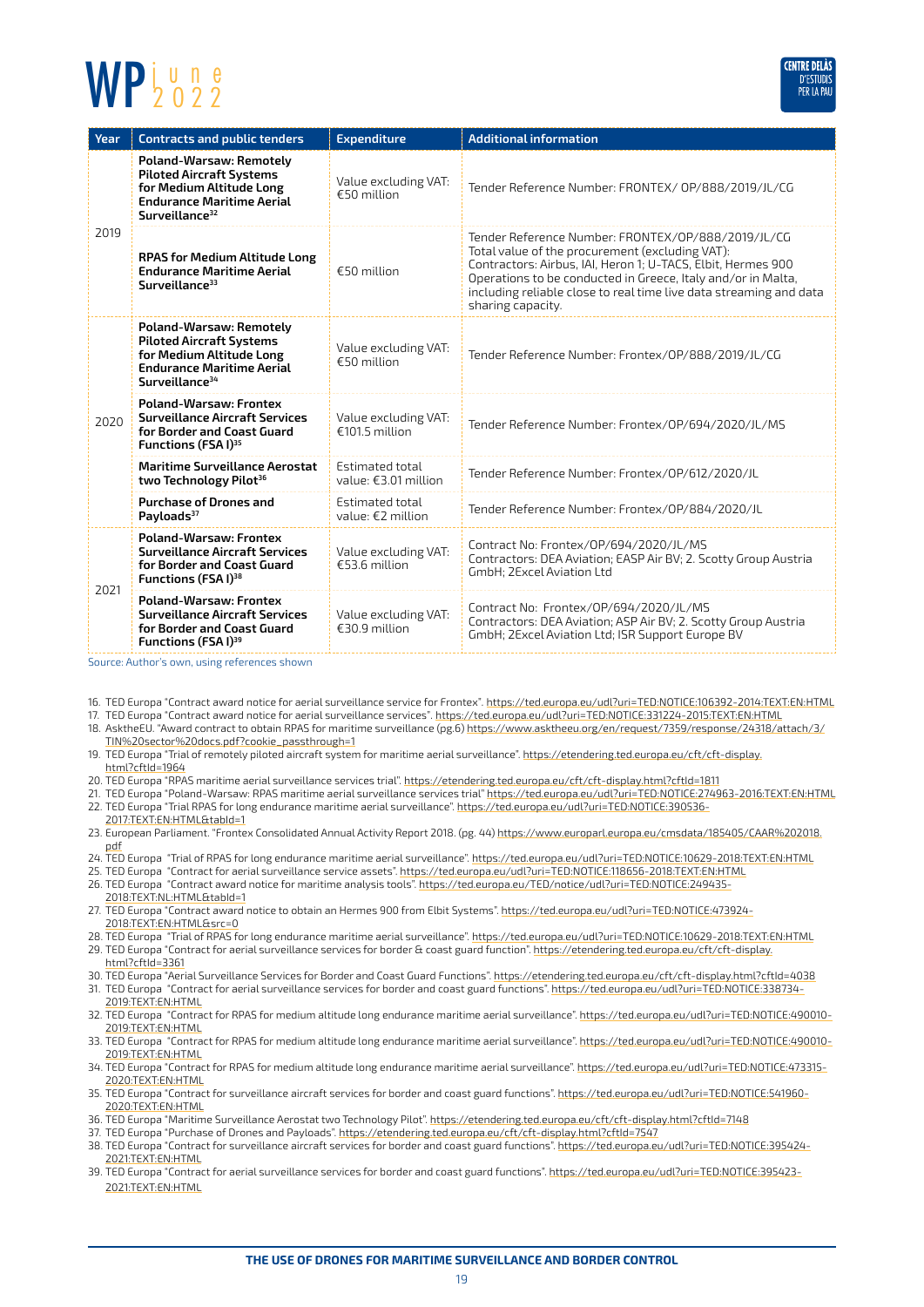

#### **Table 4. Frontex and EMSA cooperation to obtain RPAS (2016-2021)**

| Year | <b>Contracts</b>                                                                                                                    | <b>Additional information</b>                                                                                                                                                                                                                                                                                                                                                                                                             |  |  |
|------|-------------------------------------------------------------------------------------------------------------------------------------|-------------------------------------------------------------------------------------------------------------------------------------------------------------------------------------------------------------------------------------------------------------------------------------------------------------------------------------------------------------------------------------------------------------------------------------------|--|--|
| 2016 | Procurement procedure.<br><b>Contracts for RPAS services</b><br>in support of the execution of<br><b>Coast Guard functions.</b> 40  | Tender Reference Number: EMSA/OP/12/2016<br>Operator: REACT consortium of TEKEVER and CLS / RPASGUARD consortium<br>of Portuguese Air Force, UAVision, Deimos<br>Aircraft manufacturer: TEKEVER / UAVision<br>Aircraft type: AR5 evolution / Wingo Ogassa                                                                                                                                                                                 |  |  |
| 2018 | Lightweight RPAS to support<br>operations from vessels. <sup>41</sup>                                                               | Tender Reference Number: EMSA/0P/12/2018                                                                                                                                                                                                                                                                                                                                                                                                  |  |  |
|      | <b>Contracts for RPAS VTOL</b><br><b>Services for Emissions</b><br><b>Monitoring and Maritime</b><br>Surveillance. <sup>42</sup>    | Tender Reference Number: EMSA/OP/10/2018<br>Operator: Schiebel<br>Aircraft manuf acturer: Schiebel<br>Aircraft type: S100                                                                                                                                                                                                                                                                                                                 |  |  |
|      | <b>Provision of SATCOM services</b><br>for RPAS <sup>43</sup>                                                                       | Tender Reference Number: EMSA/OP/2/2018                                                                                                                                                                                                                                                                                                                                                                                                   |  |  |
|      | Contract for long endurance                                                                                                         | Tender Reference Number: EMSA/OP/1/2018<br>Operator: CEiiA<br>Aircraft Manufacturer: Elbit<br>Aircraft type: Hermes - 900<br>It aims to provide RPAS to support the Coast Guard Function, which should have a                                                                                                                                                                                                                             |  |  |
|      | and long range RPAS <sup>44</sup>                                                                                                   | high level of deployability and availability in order to provide operational capability<br>and additional data streams to the EU Member States, Iceland, Norway, the European<br>Commission, the EU Agencies and to governmental organizations.<br>In 2020, one of the Hermes 900 crashed in Crete during the take-off, <sup>45</sup> which was<br>included in a package estimated at €59 million within this public tender <sup>46</sup> |  |  |
|      |                                                                                                                                     | Tender Reference Number: EMSA/OP/27/2020                                                                                                                                                                                                                                                                                                                                                                                                  |  |  |
|      | <b>RPAS Services for Multipurpose</b>                                                                                               | Estimated total value: €50 million                                                                                                                                                                                                                                                                                                                                                                                                        |  |  |
| 2020 | <b>Maritime Surveillance</b> <sup>47</sup>                                                                                          | RPAS for Maritime Surveillance in Open Sea Areas with Long Endurance and Long Range<br>that will be used on maritime geographical areas with common operational interests for<br>the Member States or the EU operations, involving EFCA and Frontex.                                                                                                                                                                                      |  |  |
|      | <b>SurvSeaNet Web Application:</b><br><b>Live Video Streaming and</b><br>Sensor Data Geolocation for                                | Tender Reference Number: EMSA/0P/14/2020<br>Estimated total value: €1.83 million<br>It provides a service to follow up in real-time the flight of an RPAS in an operation of                                                                                                                                                                                                                                                              |  |  |
|      | <b>Mission Control of Remotely</b><br><b>Piloted Aerial Systems (RPAS/</b><br>UAV/UAS) <sup>48</sup>                                | maritime surveillance. The service has a web-based user interface to live stream the<br>video from the RPAS cameras and map the position and sensor data on a GIS map.                                                                                                                                                                                                                                                                    |  |  |
|      | <b>RPAS Services for maritime</b><br>surveillance with extended                                                                     | Tender Reference Number: EMSA/0P/46/2020<br>Estimated total value: $E20$ million                                                                                                                                                                                                                                                                                                                                                          |  |  |
|      | coastal range <sup>49</sup>                                                                                                         | RPAS services for maritime surveillance operations and coast guard functions, to<br>enhance an integrated and real time maritime operational awareness picture.                                                                                                                                                                                                                                                                           |  |  |
| 2021 | <b>Lightweight RPAS Services</b><br><b>Supporting Pollution Response</b><br>and Multipurpose Maritime<br>Surveillance <sup>50</sup> | Tender Reference Number: EMSA/OP/1/2021<br>Estimated total value: $€7$ million                                                                                                                                                                                                                                                                                                                                                            |  |  |
|      | Source: Author's own, using references shown                                                                                        |                                                                                                                                                                                                                                                                                                                                                                                                                                           |  |  |

40. EMSA (European Maritime Safety Agency). "Contract for RPAS services for coast board functions". [http://www.emsa.europa.eu/tender-archives/](http://www.emsa.europa.eu/tender-archives/current/download/4401/2773/23.htmlhttps://cdn.netzpolitik.org/wp-upload/2019/12/E-2946_191_Finalised_reply_Annex1_EN_V1.pdf) [current/download/4401/2773/23.htmlhttps://cdn.netzpolitik.org/wp-upload/2019/12/E-2946\\_191\\_Finalised\\_reply\\_Annex1\\_EN\\_V1.pdf](http://www.emsa.europa.eu/tender-archives/current/download/4401/2773/23.htmlhttps://cdn.netzpolitik.org/wp-upload/2019/12/E-2946_191_Finalised_reply_Annex1_EN_V1.pdf)

41. TED Europa "Lightweight RPAS to support operations from vessels". <https://etendering.ted.europa.eu/cft/cft-display.html?cftId=3725>

42. TED Europa "Contract for RPAS VTOL services". [https://cdn.netzpolitik.org/wp-upload/2019/12/E-2946\\_191\\_Finalised\\_reply\\_Annex1\\_EN\\_V1.pdf](https://cdn.netzpolitik.org/wp-upload/2019/12/E-2946_191_Finalised_reply_Annex1_EN_V1.pdf) 43. TED Europa "Provision of SATCOM services for RPAS".<https://etendering.ted.europa.eu/cft/cft-display.html?cftId=3404>

- 44. TED Europa. "Contract for long endurance and long range RPAS". [https://cdn.netzpolitik.org/wp-upload/2019/12/E-2946\\_191\\_Finalised\\_reply\\_](https://cdn.netzpolitik.org/wp-upload/2019/12/E-2946_191_Finalised_reply_Annex1_EN_V1.pdf) [Annex1\\_EN\\_V1.pdf](https://cdn.netzpolitik.org/wp-upload/2019/12/E-2946_191_Finalised_reply_Annex1_EN_V1.pdf)
- 45. MONROY, M. (2020). "Investment of 2.5 million euros for maritime surveillance in Greece". *Against Migration: EU drone crashed in Crete*. [https://digit.](https://digit.site36.net/2020/01/31/against-migration-eu-drone-crashed-in-crete/) [site36.net/2020/01/31/against-migration-eu-drone-crashed-in-crete/](https://digit.site36.net/2020/01/31/against-migration-eu-drone-crashed-in-crete/)
- 46. TED Europa. *Portugal-Lisbon: Contract for long endurance and long range RPAS.* [https://ted.europa.eu/udl?uri=TED:NOTICE:116450-](https://ted.europa.eu/udl?uri=TED:NOTICE:116450-2018:TEXT:EN:HTML) [2018:TEXT:EN:HTML](https://ted.europa.eu/udl?uri=TED:NOTICE:116450-2018:TEXT:EN:HTML)

47. TED Europa "RPAS Services for Multipurpose Maritime Surveillance".<https://etendering.ted.europa.eu/cft/cft-display.html?cftId=7486>

- 48. TED Europa. "SurvSeaNet Web Application: Live Video Streaming and Sensor Data Geolocation for Mission Control of Remotely Piloted Aerial Systems". <https://etendering.ted.europa.eu/cft/cft-display.html?cftId=6903>
- 49. TED Europa "RPAS Services for Maritime Surveillance with Extended Coastal Range".<https://etendering.ted.europa.eu/cft/cft-display.html?cftId=7647> 50. TED Europa "Lightweight RPAS Services Supporting Pollution Response and Multipurpose Maritime Surveillance". [https://etendering.ted.europa.eu/](https://etendering.ted.europa.eu/cft/cft-display.html?cftId=8242)
	- [cft/cft-display.html?cftId=8242](https://etendering.ted.europa.eu/cft/cft-display.html?cftId=8242)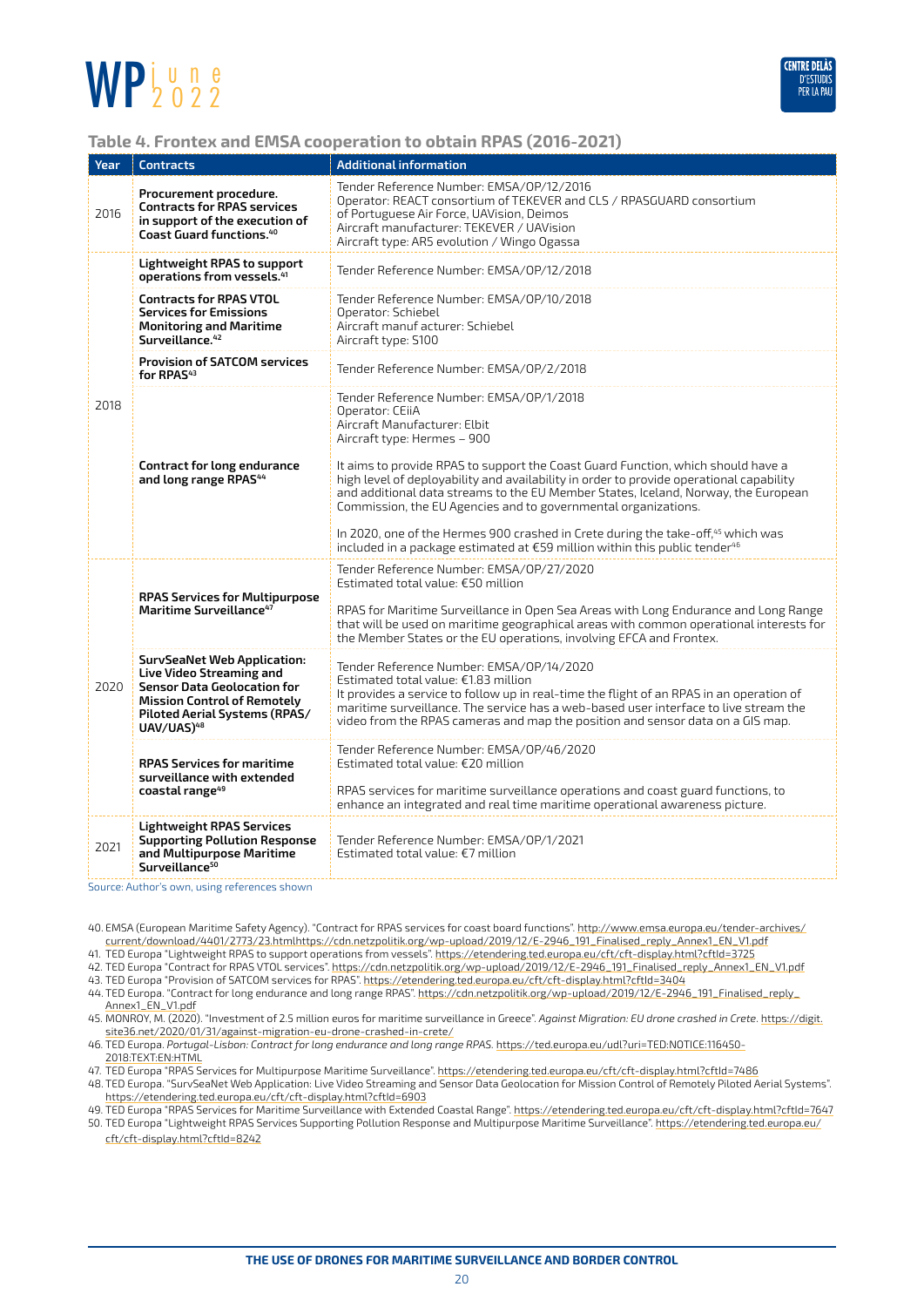



#### **Table 5. On-going procurement plans to obtain RPAS**

| <b>Procurement Plan - Adopting</b><br>Amendment N1 to the<br><b>Programming Document</b><br>2019-202151                                      | Provision of Aerial surveillance capacity by MALE RPAS. Frontex aimed to acquire a defined number<br>of flying hours of MALE RPAS to carry out multi-purpose aerial surveillance activities.<br>Estimated value in: €8 million                                                                                                                             |  |  |  |  |
|----------------------------------------------------------------------------------------------------------------------------------------------|------------------------------------------------------------------------------------------------------------------------------------------------------------------------------------------------------------------------------------------------------------------------------------------------------------------------------------------------------------|--|--|--|--|
| <b>Project D: Strengthen sharing</b><br>of data from surveillance<br>assets between EFCA,<br><b>Frontex and EMSA</b><br>$(2020 - 2021)^{52}$ | Sharing manned aircraft/RPAS and other video streams/data centre capabilities among Agencies<br>and with Member States aerial operations.                                                                                                                                                                                                                  |  |  |  |  |
| Strategic action areas<br>(Annual work programme<br>$2021)^{53}$                                                                             | Management of innovation projects with a special focus on surveillance and the integration of data<br>obtained from the RPAS and aerostats.                                                                                                                                                                                                                |  |  |  |  |
| Research, innovation and<br>good practice exchange <sup>54</sup>                                                                             | Border surveillance and monitoring, including the application of RPAS, aerostats and other tools.                                                                                                                                                                                                                                                          |  |  |  |  |
|                                                                                                                                              | Single Programming Document 2021-2023, including the Multiannual Plan 2021-2023,<br>the Programme of Work 2021 and the Budget 2021.                                                                                                                                                                                                                        |  |  |  |  |
|                                                                                                                                              | Procurement Plan 2021: the total envelope foreseen for procurement activities for 2021 amounts<br>to €477.02 million                                                                                                                                                                                                                                       |  |  |  |  |
|                                                                                                                                              | The following procurements, services and goods are included in this budget:                                                                                                                                                                                                                                                                                |  |  |  |  |
|                                                                                                                                              | - Framework contract for the purchase of drones and related training for drone operations.<br>Drones (medium size) for border surveillance.                                                                                                                                                                                                                |  |  |  |  |
|                                                                                                                                              | - Framework contract for the purchase of drone tethering stations and parachutes.<br>New technological solutions to enhance and expand the usage of purchased medium-size drones<br>for border surveillance.                                                                                                                                               |  |  |  |  |
| <b>Multiannual Plan</b><br>2021-2023 & Procurement<br>Plans (Aerial Surveillance /<br><b>RPAS)</b> <sup>55</sup>                             | - Framework contract for purchasing of drone Indago 3 system and payloads.<br>Drone, payloads, battery charges, repair, maintenance and training for the users - usually<br>2 pilots.                                                                                                                                                                      |  |  |  |  |
|                                                                                                                                              | - Small MALE RPAS technology pilot testing for land / coastal surveillance in order to try over a<br>period of 600 hours of service.<br>The purpose is to increase Frontex and the EU Member States awareness on available<br>technologies and innovation in border security and the added value of the use of small MALE RPAS<br>for border surveillance. |  |  |  |  |
|                                                                                                                                              | This pilot will complement the pilot on VTOL planned to be implemented in 2021. In fact, the<br>procurement can only be implemented if additional budget is available the latest by the second<br>quarter of 2021.                                                                                                                                         |  |  |  |  |
|                                                                                                                                              | - VITOL RPAS technology pilot project testing for land / coastal surveillance to try over<br>a period of 300 hours of service.<br>It also aims to increase Frontex and EU Member States awareness on available technologies and<br>innovation in border security.                                                                                          |  |  |  |  |
| Source: Author's own, using references shown                                                                                                 |                                                                                                                                                                                                                                                                                                                                                            |  |  |  |  |

51. Frontex. "Provision of aerial surveillance capacity by MALE RPAS, estimated in 8,000,000 euros". (pg. 14). [https://frontex.europa.eu/assets/Key\\_](https://frontex.europa.eu/assets/Key_Documents/MB_Decision/2019/MB_Decision_8_2019_adopting_amendment_N1_to_the_Programming_Document_2019_2021.pdf) [Documents/MB\\_Decision/2019/MB\\_Decision\\_8\\_2019\\_adopting\\_amendment\\_N1\\_to\\_the\\_Programming\\_Document\\_2019\\_2021.pdf](https://frontex.europa.eu/assets/Key_Documents/MB_Decision/2019/MB_Decision_8_2019_adopting_amendment_N1_to_the_Programming_Document_2019_2021.pdf)

52. Frontex. "Strengthen sharing of data from surveillance assets between EFCA, Frontex and EMSA".*(*pg. 159). [https://frontex.europa.eu/assets/Key\\_](https://frontex.europa.eu/assets/Key_Documents/MB_Decision/2021/MB_Decision_1_2021_adopting_SPD_2021-2023.pdf) [Documents/MB\\_Decision/2021/MB\\_Decision\\_1\\_2021\\_adopting\\_SPD\\_2021-2023.pdf](https://frontex.europa.eu/assets/Key_Documents/MB_Decision/2021/MB_Decision_1_2021_adopting_SPD_2021-2023.pdf)

53. Frontex. "Strategic action areas - annual work programme 2021". *(*pg. 25). [https://frontex.europa.eu/assets/Key\\_Documents/MB\\_Decision/2020/](https://frontex.europa.eu/assets/Key_Documents/MB_Decision/2020/MB_Decision_8_2020_adopting_preliminary_annual_work_programme_for_2021_and_final_draft_estimates.pdf) [MB\\_Decision\\_8\\_2020\\_adopting\\_preliminary\\_annual\\_work\\_programme\\_for\\_2021\\_and\\_final\\_draft\\_estimates.pdf](https://frontex.europa.eu/assets/Key_Documents/MB_Decision/2020/MB_Decision_8_2020_adopting_preliminary_annual_work_programme_for_2021_and_final_draft_estimates.pdf)

54. Frontex. "Research, innovation, good practice exchange and procurement plans for aerial surveillance and RPAS". (pg. 142). [https://frontex.europa.eu/](https://frontex.europa.eu/assets/Key_Documents/MB_Decision/2021/MB_Decision_1_2021_adopting_SPD_2021-2023.pdf) [assets/Key\\_Documents/MB\\_Decision/2021/MB\\_Decision\\_1\\_2021\\_adopting\\_SPD\\_2021-2023.pdf](https://frontex.europa.eu/assets/Key_Documents/MB_Decision/2021/MB_Decision_1_2021_adopting_SPD_2021-2023.pdf)

55. Frontex. "Research, innovation, good practice exchange and procurement plans for aerial surveillance and RPAS". *(*pg. 96, 103, 142) [https://frontex.](https://frontex.europa.eu/assets/Key_Documents/MB_Decision/2021/MB_Decision_1_2021_adopting_SPD_2021-2023.pdf) [europa.eu/assets/Key\\_Documents/MB\\_Decision/2021/MB\\_Decision\\_1\\_2021\\_adopting\\_SPD\\_2021-2023.pdf](https://frontex.europa.eu/assets/Key_Documents/MB_Decision/2021/MB_Decision_1_2021_adopting_SPD_2021-2023.pdf)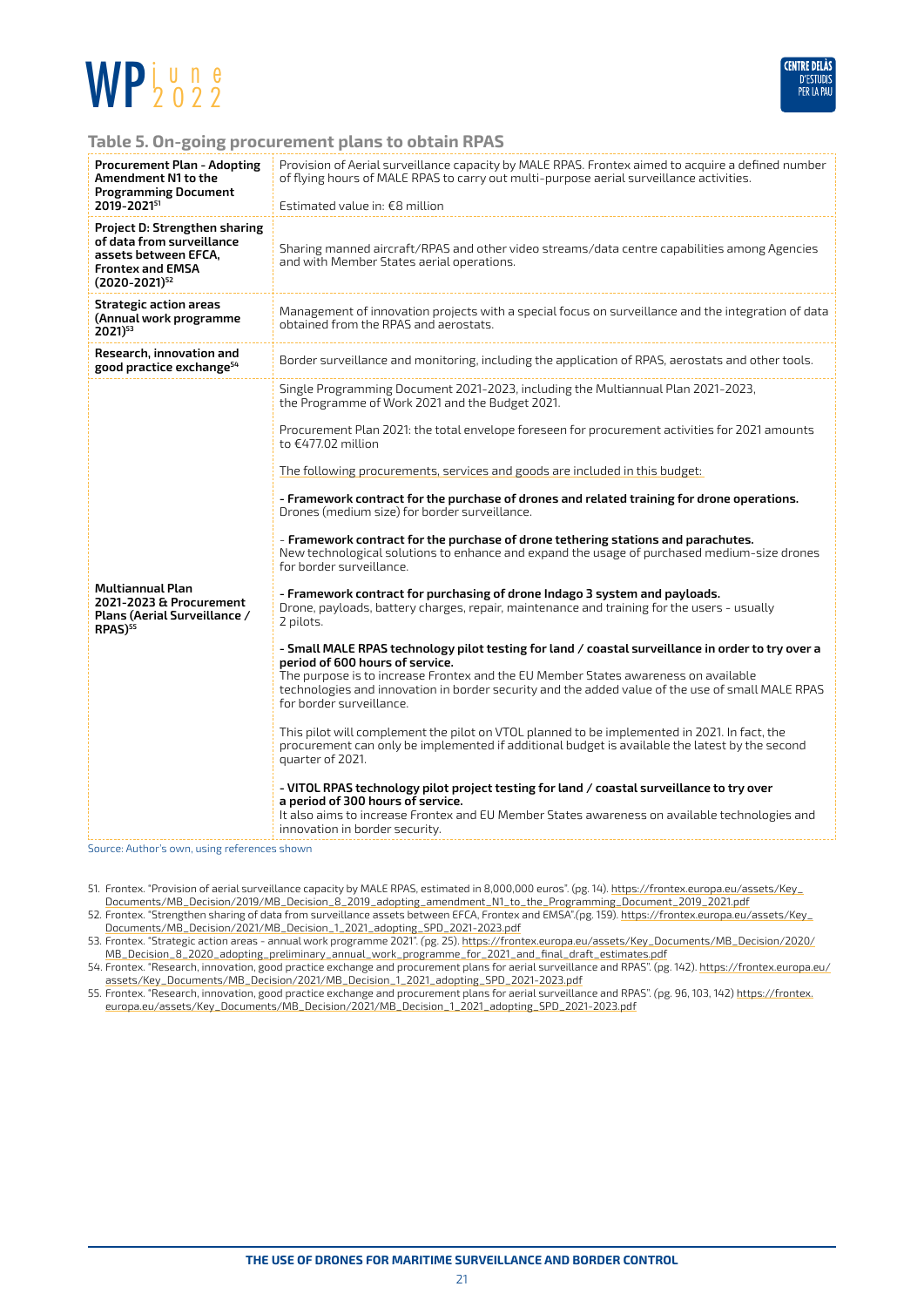

#### **Table 6. EU projects' budget to subsidize border control activities**

| Name of the<br>project  | <b>Objective</b>                                                                                                                                                                                                                                                                                                                                                                                                                                                          | <b>Time period</b>                    | <b>Coordinators</b>                                                                                             | <b>Budget details</b>                                                                 |
|-------------------------|---------------------------------------------------------------------------------------------------------------------------------------------------------------------------------------------------------------------------------------------------------------------------------------------------------------------------------------------------------------------------------------------------------------------------------------------------------------------------|---------------------------------------|-----------------------------------------------------------------------------------------------------------------|---------------------------------------------------------------------------------------|
| <b>MARISA</b>           | Ensuring collaboration among European<br>actors and agencies as well as Member States'<br>administrations with the aim of improving<br>information exchange, situational awareness,<br>decision-making and reaction capabilities.                                                                                                                                                                                                                                         | 1 May 2017 -<br>29 February 2020      | Leonardo –<br>Societa per<br>Azioni, Italy                                                                      | Overall budget:<br>€ 9,765,658.75<br>EU contribution:<br>€ 7,997,492.50 <sup>56</sup> |
| <b>ROBORDER</b>         | Develop a fully-functional autonomous border<br>surveillance system with unmanned mobile robots<br>including aerial vehicles, capable of functioning<br>independently, in swarms and with multimodal<br>sensors to foster an interoperable network.                                                                                                                                                                                                                       | 1 May 2017 -<br>31 August 2021        | Ethniko Kentro<br>Erevnas Kai<br>Technologikis<br>Anaptyxis,<br>Greece                                          | Overall Budget:<br>€ 8,922,410.03<br>EU contribution:<br>€ 7,999,315.8257             |
| BorderUAS <sup>58</sup> | Monitor the EU's external borders, supporting<br>border surveillance applications through the<br>development of a multi-role lighter-than-air<br>(LTA) unmanned aerial vehicle with an ultra-high<br>resolution multi-sensor surveillance payload. The<br>technology is expected to be tested by police along<br>border crossings in Greece, Bulgaria, Romania,<br>Moldova, Ukraine and Belarus.                                                                          | 1 June 2020 -<br>30 November 2023     | Fundación<br>Centro de<br>Tecnologias<br>de Interacción<br>Visual y de<br>Comunicaciones<br>Vicomtech,<br>Spain | Overall Budget:<br>€ 6,997,332.50<br>EU contribution:<br>€ 6,997,332.50 <sup>59</sup> |
| <b>MIRROR</b>           | Develop an integrated platform "to detect<br>discrepancies between perception and reality",<br>analyzing multimedia and social networks. The<br>results will be validated with border agencies.                                                                                                                                                                                                                                                                           | 1 June 2019 -<br>31 May 2022          | Gottfried<br>Wilhelm Leibniz<br>Universitaet<br>Hannover,<br>Germany                                            | Overall budget<br>€ 5,181,997.50<br>EU contribution:<br>€ 5,181,997.5060              |
| <b>ITFLOWS</b>          | Predict and manage migratory flows through the<br>creation of an evidence-based information and<br>communication technology-enabled solution<br>called EUMigraTool.                                                                                                                                                                                                                                                                                                       | 1 September 2020<br>- 31 August 2023  | Universidad<br>Autonoma de<br>Barcelona, Spain                                                                  | Overall budget:<br>€4,871,832.50<br>EU contribution:<br>€ 4,871,830.7561              |
| COMPASS2020             | Beefing up the EU's external borders, enhancing<br>the levels of effectiveness of maritime<br>surveillance. The project aims to demonstrate that<br>the coordinated use of manned and unmanned<br>technologies and tools leads to better responses<br>and reactions in the framework of maritime<br>surveillance. It seeks to offer cost-effective and<br>reliable operational solutions to coast guards<br>and maritime authorities to enhance situational<br>awareness. | 1 May 2019 -<br>31 October 2021       | Direção Geral<br>da Autoridade<br>Maritima,<br>Portugal                                                         | Overall budget<br>€ 5,952,299.43<br>EU contribution<br>€4,838,489.6162                |
| <b>ARESIBO</b>          | Improve border security and surveillance systems.<br>It will be tested in Finland, Greece, Romania and<br>Portugal.                                                                                                                                                                                                                                                                                                                                                       | 1 May 2019 -<br>30 April 2022         | <b>AIRBUS</b><br>DEFENCE AND<br><b>SPACE SAS,</b><br>France                                                     | Overall budget<br>€ 6,999,882.50<br>EU contribution<br>€ 6,999,882.5063               |
| <b>EFFECTOR</b>         | Foster cooperation between maritime<br>stakeholders, maritime surveillance and border<br>security through the implementation of an<br>interoperability framework and associated data<br>fusion and analytics services. It is being test in<br>France, Portugal and Greece.                                                                                                                                                                                                | 1 October 2020 -<br>30 September 2022 | Secrétariat<br>général de la<br>mer, France                                                                     | Overall budget<br>€ 5,882,380.00<br>EU contribution:<br>€ 4,999,529.50 <sup>64</sup>  |
| ANDROMEDA               | Increase the effectiveness of maritime surveillance<br>through the exchange of data and information via<br>modern technologies.                                                                                                                                                                                                                                                                                                                                           | 1 September 2019 -<br>31 August 2021  | Ministry of<br>Maritime Affairs<br>and Insular<br>Policy, Greece                                                | Overall budget:<br>€ 6,009,589.29<br>EU contribution:<br>€4,999,462.50 <sup>65</sup>  |
| <b>METICOS</b>          | Create an up-to-date acceptance classification<br>scheme of smart border control technologies to<br>address the challenges of border management.<br>It introduces Big Data Analysis of border control<br>information systems and it is expected to create<br>a real-time decision-support system to improve<br>border control.                                                                                                                                            | 1 September 2020<br>- 31 August 2023  | European<br>University<br>Cyprus, Cyprus                                                                        | Overall budget<br>€4,997,481.25<br>EU contribution:<br>€ 4,997,481.25 <sup>66</sup>   |

vurce: Author's own, using references shown